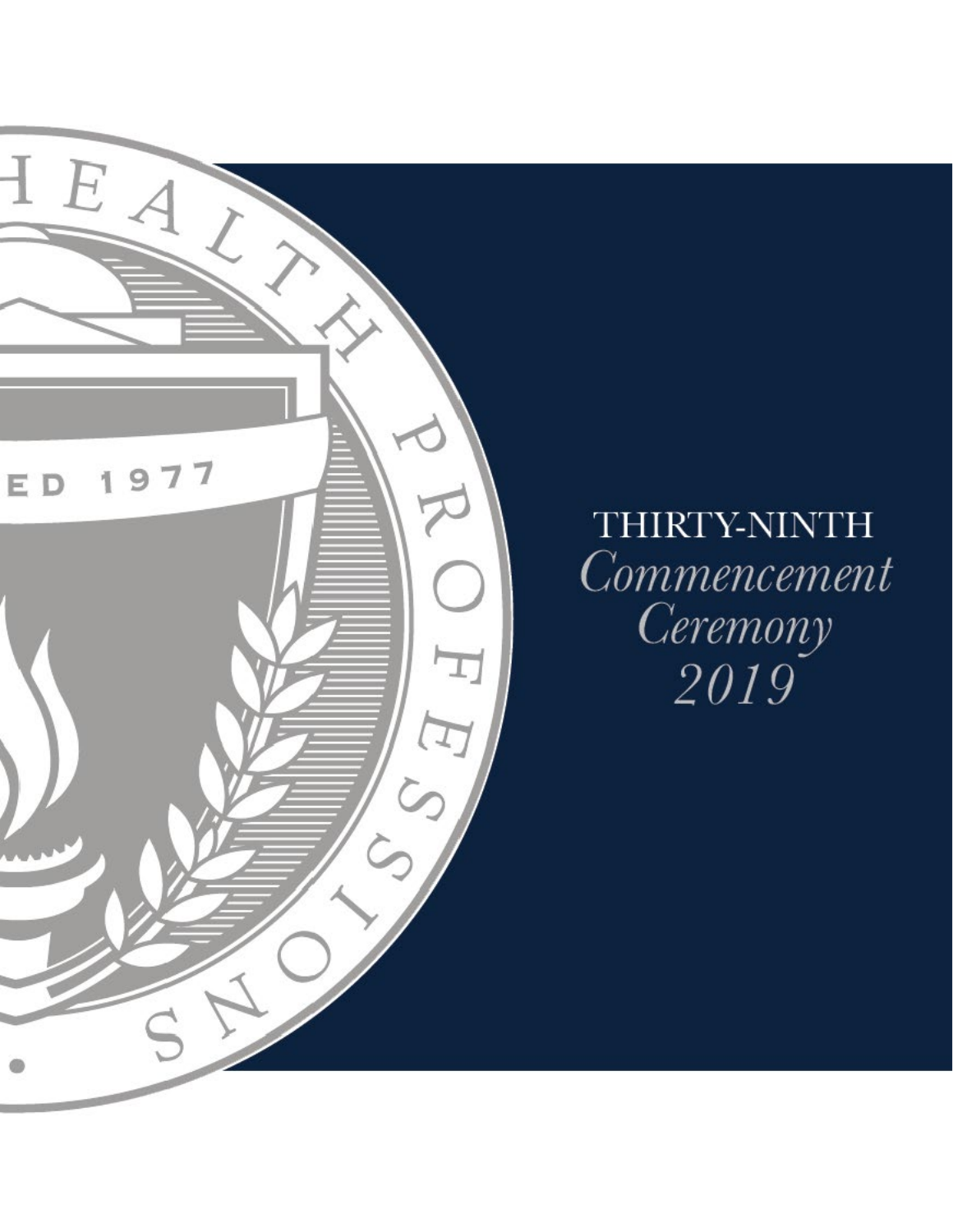

### *Table of Contents*

| 2019 Degree and Certificate Recipients Pages 7-13 |  |
|---------------------------------------------------|--|
|                                                   |  |
|                                                   |  |
|                                                   |  |
|                                                   |  |
|                                                   |  |
|                                                   |  |
|                                                   |  |

The MGH Institute acknowledges with thanks the participation of the Board of Trustees, administration, faculty, staff, and students who contributed their ideas, time, and energy to ensure the success of these Commencement events.

Share your favorite memories from today's graduation events with us on Twitter and Instagram **@MGHInstitute #MGHInstitute2019**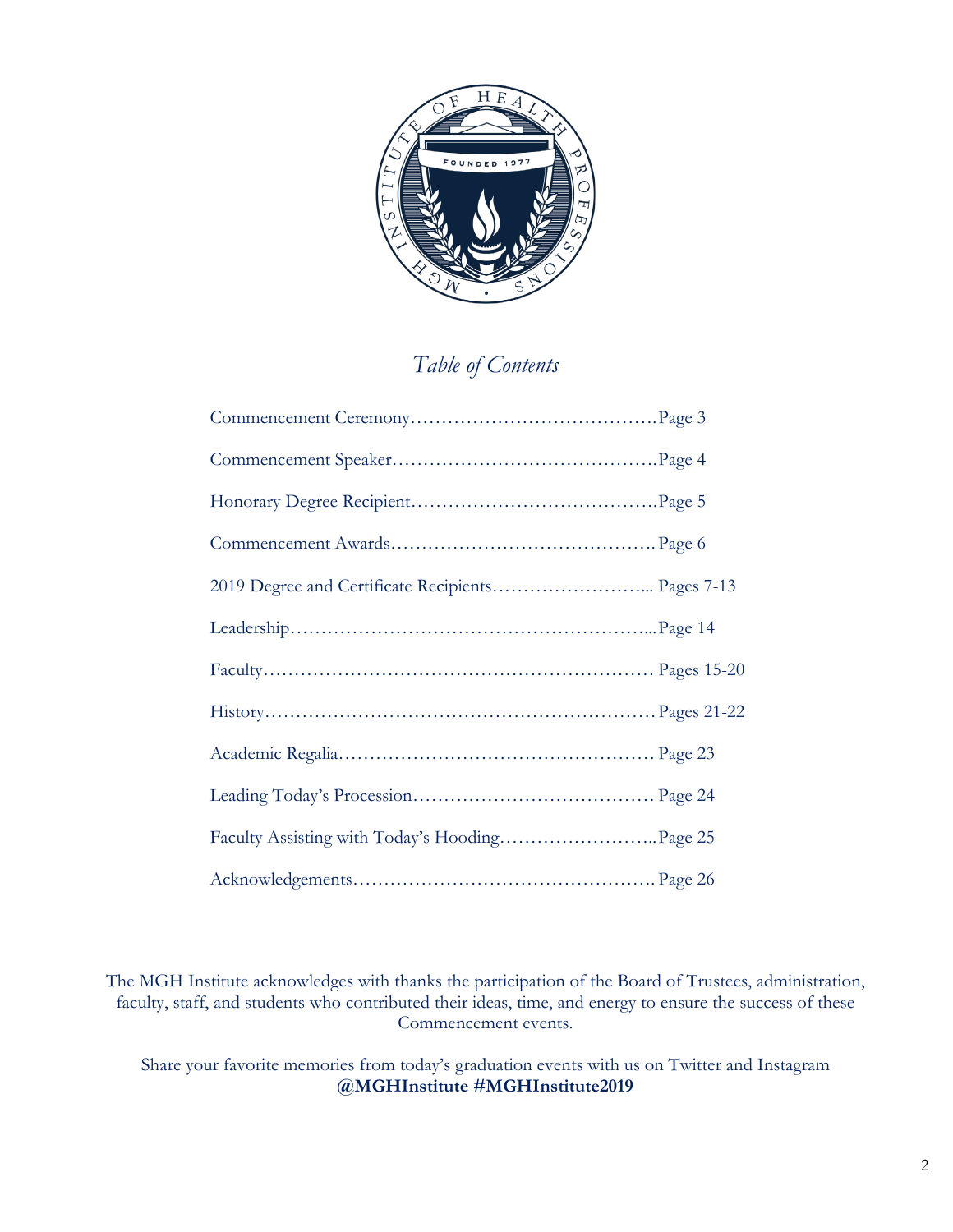

## **MGH INSTITUTE OF HEALTH PROFESSIONS 39TH COMMENCEMENT CEREMONY**

### MONDAY, THE 13th OF MAY IN THE YEAR TWO THOUSAND NINETEEN

### COMMENCEMENT CEREMONY AT TWELVE O'CLOCK IN THE AFTERNOON

The Boston Convention and Exhibition Center (BCEC) Boston, Massachusetts

For eco-friendly reasons, the printed version of this program is abbreviated.

Our Digital Version, available online and through today's Commencement APP includes the following:

- **Commencement Award Descriptions**
- **MGH Institute of Health Professions Leadership**
- **MGH Institute of Health Professions Faculty**
- **History of the MGH Institute of Health Professions**
- **Information about Academic Regalia**
- **Leaders of Today's Procession**
- **Faculty Assisting with Today's Hooding**
- **Acknowledgements**

The full digital version will also be permanently archived online at www.mghihp.edu on our Commencement page.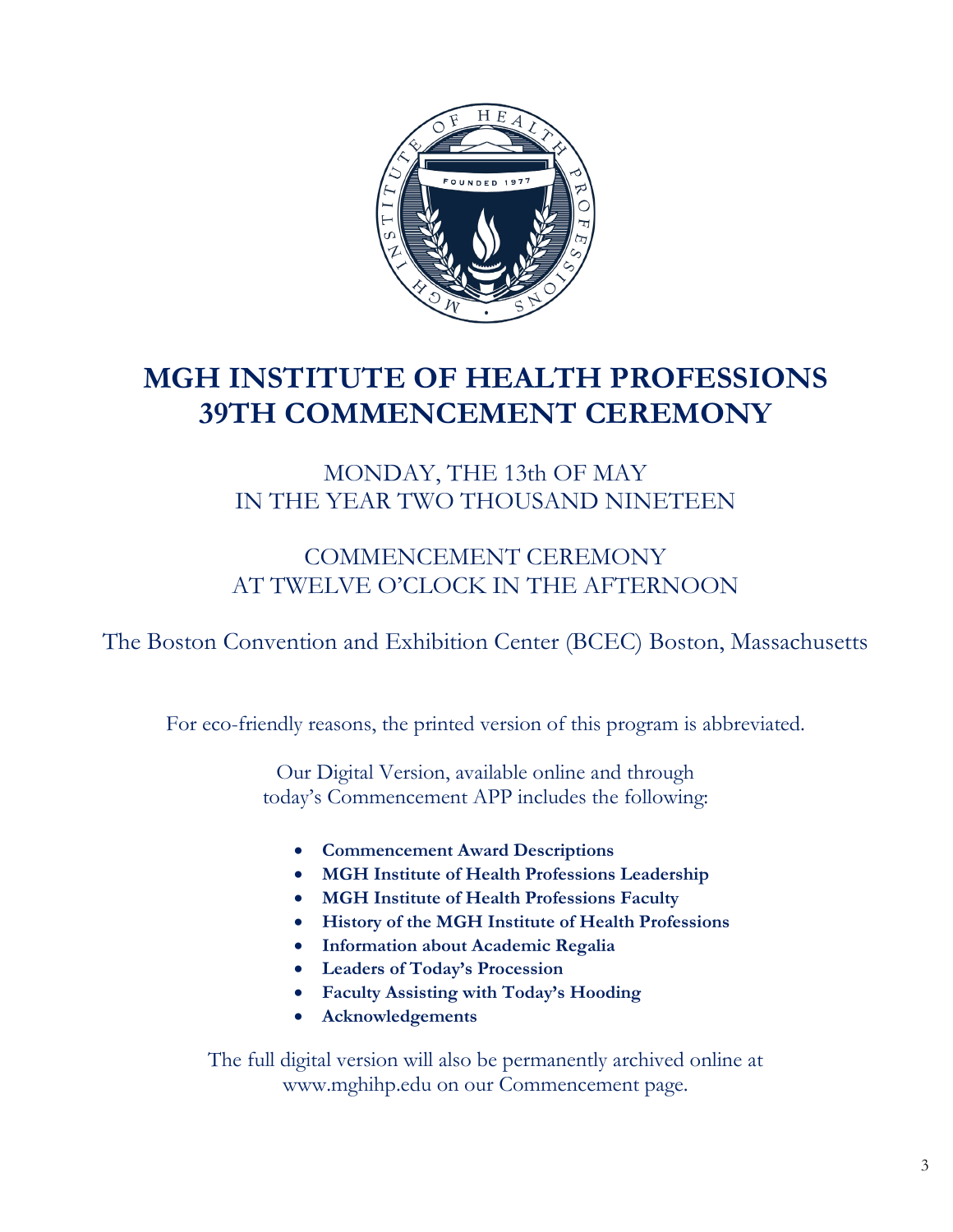### **COMMENCEMENT PROGRAM**

**Commencement Ceremony Processional begins at 11:50 a.m.**

### **CALL TO ORDER**

Atlas D. Evans, Vice President for Finance and Administration

### **PROCESSIONAL**

Lynn Foord, Faculty Marshal

### **WELCOME**

Paula Milone-Nuzzo *President and John Hilton Knowles Professor*

### **COMMENCEMENT ADDRESS** Baothy Huynh, OT '19

**PRESENTATION OF HONORARY DEGREE** George E. Thibault, MD

**EMERGING LEADER ALUMNI AWARD**

Jarrad Harrison Van Stan, PhD '16

**BETTE ANN HARRIS DISTINGUISHED ALUMNI AWARD**

Stephanie Wilkie Ahmed, NU '08

### **HOODING AND CONFERRING OF DEGREES**

Jeanette Ives Erickson *Chair Board of Trustees*

Paula Milone-Nuzzo *President and John Hilton Knowles Professor*

Michael Iwama *Dean, School of Health and Rehabilitation Sciences*

> Inez Tuck *Dean, School of Nursing*

Peter S. Cahn *Acting Provost and Vice President for Academic Affairs*

**CLOSING REMARKS** Jeanette Ives Erickson, Chair, Board of Trustees

### **READER**

David J. Sullivan *Security Officer, MGH Police and Security*

#### **RECESSIONAL**

The audience is requested to remain in place until the academic procession has withdrawn.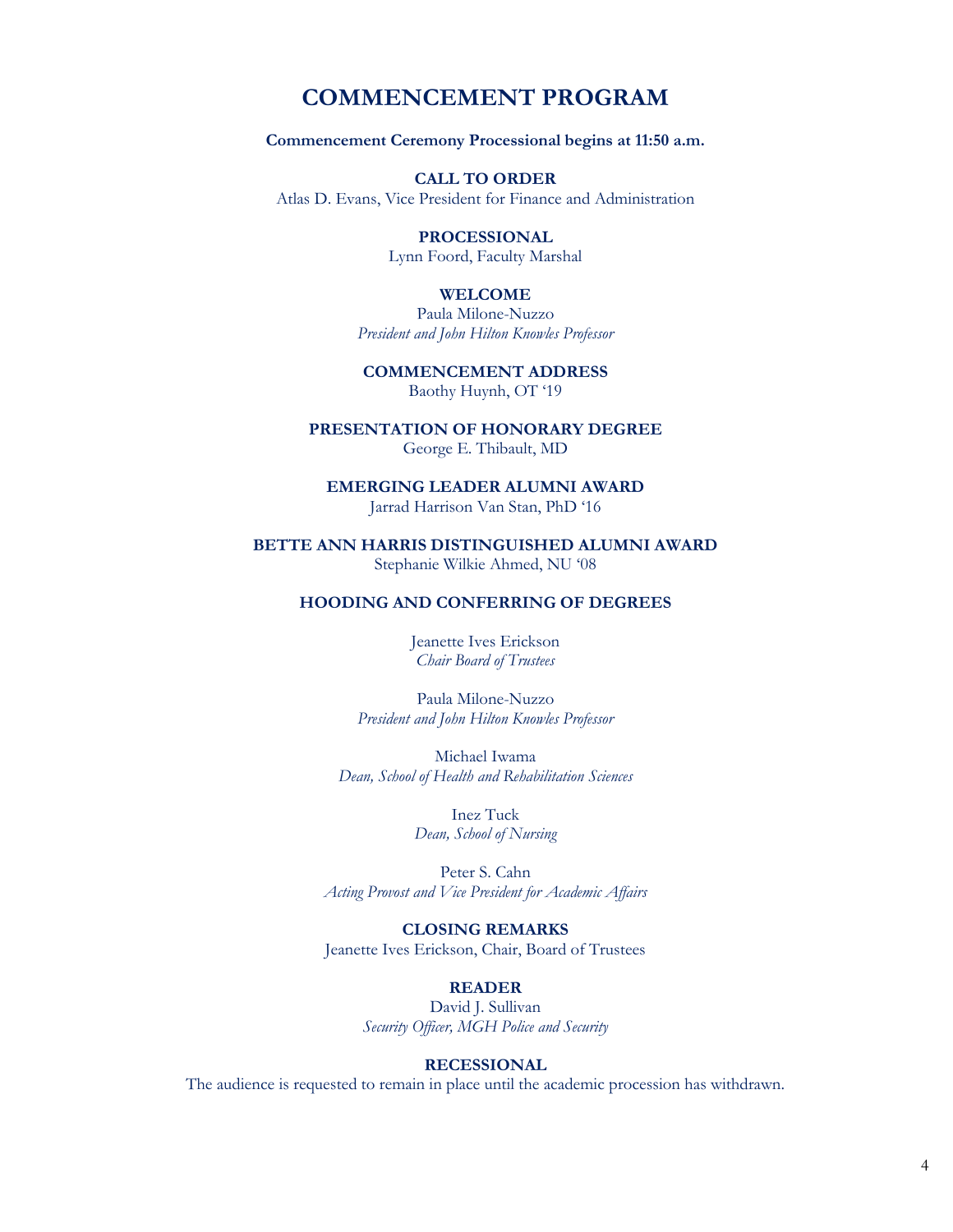### **COMMENCEMENT SPEAKER**

#### **Baothy Huynh, OT Class of 2019**



Baothy Huynh was born in Ho Chi Minh City, Vietnam in 1993 and moved to Rockford, Illinois in 1997 with her family. After her father passed away, she moved to Chicago with her mother and sister. She worked various jobs throughout high school and college to help pay for tuition. She earned her Bachelor of Science in Biology with a minor in Psychology in 2015 at Loyola University Chicago. In between undergrad and graduate school, she volunteered at several hospitals and found her place within the healthcare world.

In 2016, Baothy was able to enroll in the Doctor of Occupational Therapy Program at MGH IHP after receiving a scholarship to attend. Here, she has worked as a research assistant and helped to launch the IHP Charlestown Best Buddies chapter with the assistance of other dedicated students and faculty. In the fall of 2017, she participated in an assistive technology hackathon hosted by MIT

hacking medicine. She worked with a team of engineers to iterate a design for individuals living with neuromuscular disabilities. The project went on to be a finalist in the Spaulding Rehabilitation Innovation Challenge hosted by Google as well as winning the first two stages of the AT hackathon. Her project also received a grant from the MIT Sandbox Fund to further research and development.

Baothy completed her clinical education placements at Mayo Clinic in Rochester, Minnesota and Swedish Covenant Hospital in Chicago in acute care and outpatient neurological rehabilitation, respectively. Her advanced doctoral experience was focused on developing a 3D printing program proposal for Boston Children's Hospital Augmentative Communication program. After graduation, Baothy plans to continue clinical practice and pursue creative avenues to stay involved in assistive technology.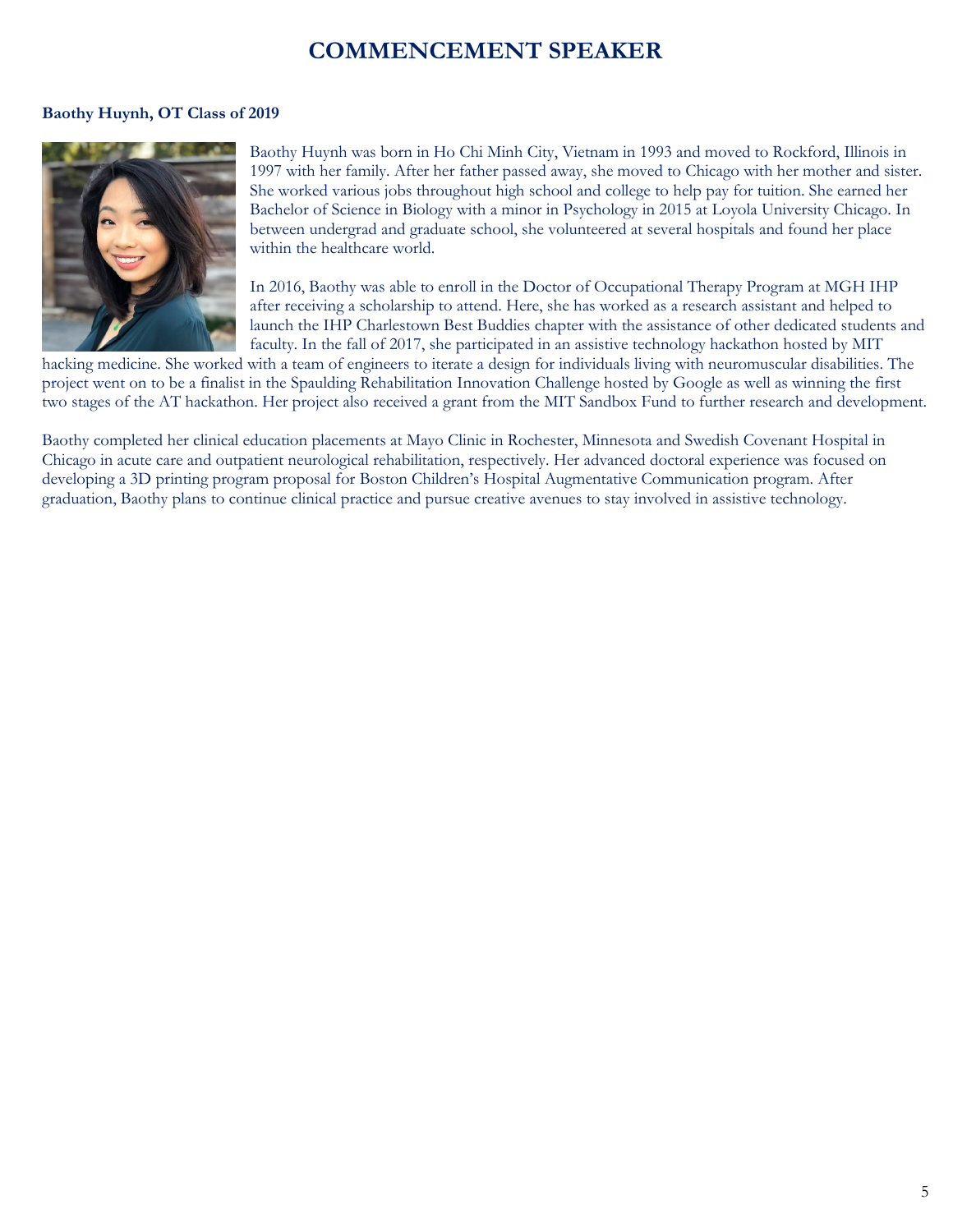### **HONORARY DEGREE RECIPIENT**

### **George E. Thibault, MD**



Dr. George Thibault served as a Trustee of the MGH Institute for 21 years, including 13 years as Chair of the Board of Trustees. He has consistently expressed his belief in and commitment to the mission of the MGH Institute and its role as an innovative force in health care and higher education in both words and actions. His leadership at the Macy Foundation from 2008-2018 has resulted in a better alignment of the education of health care providers with the contemporary health care needs and a changing health care system.

Dr. Thibault understood the importance of nurses, physical therapists, and other health care practitioners working together when he joined the board in 1997. He taught a CPR course in the school's early years to students in Ruth Sleeper Hall, the school's first home at Massachusetts General Hospital (MGH). He knew it was a place where students from several health professions learned together and that its graduates were well-prepared to provide excellent patient care. His discovery about each of the school's programs

and its efforts to bring students together to learn from and with each other was a driving force for the now widespread adoption of interprofessional, team-based education and care.

A fixture in the fields of health care and medical education, Dr. Thibault taught and mentored medical students, residents, fellows, and junior faculty as a leader at Harvard Medical School (HMS) and its renowned affiliated hospitals for four decades. Among his most notable accomplishments is establishing the Academy at HMS in 2001 to recognize outstanding teachers and to promote innovations in medical education. He was the first Daniel D. Federman Professor of Medicine and Medical Education at HMS and is now the Federman Professor, Emeritus. At HMS, he played a central role in the New Pathway curriculum reform, which seeks to create a structure and an environment that enables students to acquire the skills, knowledge, and attitudes necessary to become responsible physicians in a changing world. He fostered a collaboration between HMS students and the IHP in which medical students join other health professions students in simulated clinical experiences. Today, over 175 HMS students per year work with IHP students in these educational experiences.

Dr. Thibault served as Chief Medical Officer at Brigham and Women's Hospital (BWH), and as Chief of Medicine at the Harvard affiliated Brockton/West Roxbury VA Hospital. He was Associate Chief of Medicine and Director of the Internal Medical Residency Program and served as Director of the Medical ICU and the Founding Director of the Medical Practice Evaluation Unit at MGH.

In addition to his many contributions to health care and education, Dr Thibault has had a significant impact on health policy over his career. Dr. Thibault served on the Board of the New York Academy of Sciences, the Institute on Medicine as a Profession, and the Lebanese America University. He served on the President's White House Fellows Commission, and for 12 years he chaired the Special Medical Advisory Group for the Department of Veterans Affairs. He is a member of the National Academy of Medicine.

Dr. Thibault became the seventh president of the Josiah Macy Jr. Foundation in January 2008, and after 10 years at the helm, he stepped down in June 2018. Under Dr. Thibault's leadership, the Macy Foundation – the only national philanthropy solely dedicated to improving the education of health professionals - helped to change the educational paradigm, breaking down the traditional siloapproach to health professions education. The Macy Foundation also played a central role in the creation of the National Center for Interprofessional Education and Practice at the University of Minnesota.

One of the most significant innovations that Dr Thibault brought to the Macy Foundation was the development of the Macy Faculty Scholars Program. He always believed that the generative role, nurturing and growing the next generation of leaders in our professions, is our most important and rewarding responsibility, The Macy Faculty Scholars Program was launched to develop the careers of innovators and leaders in nursing and medical education. Since 2011, 41 Scholars have been named, and they are assuming leadership roles locally and nationally while promoting educational change. The Scholars have called this experience transformative.

In 2017 he was the recipient of the Association of American Medical College's Abraham Flexner Award for Distinguished Service to Medical Education, which recognizes the highest standards in medical education and honors individuals whose impact on medical education is national in scope and was made an honorary fellow from the American Academy of Nursing. He received the Lifetime Achievement Award from the National Medical Fellowship in 2018, which honors individuals who have made a lasting impact on healthcare and diversity in healthcare.

Dr. Thibault graduated summa cum laude from Georgetown University and magna cum laude from Harvard Medical School. He completed his internship and residency in medicine and fellowship in cardiology at MGH. He also trained in cardiology at the National Heart and Lung Institute in Bethesda and at Guys Hospital in London and served as chief resident in medicine at MGH.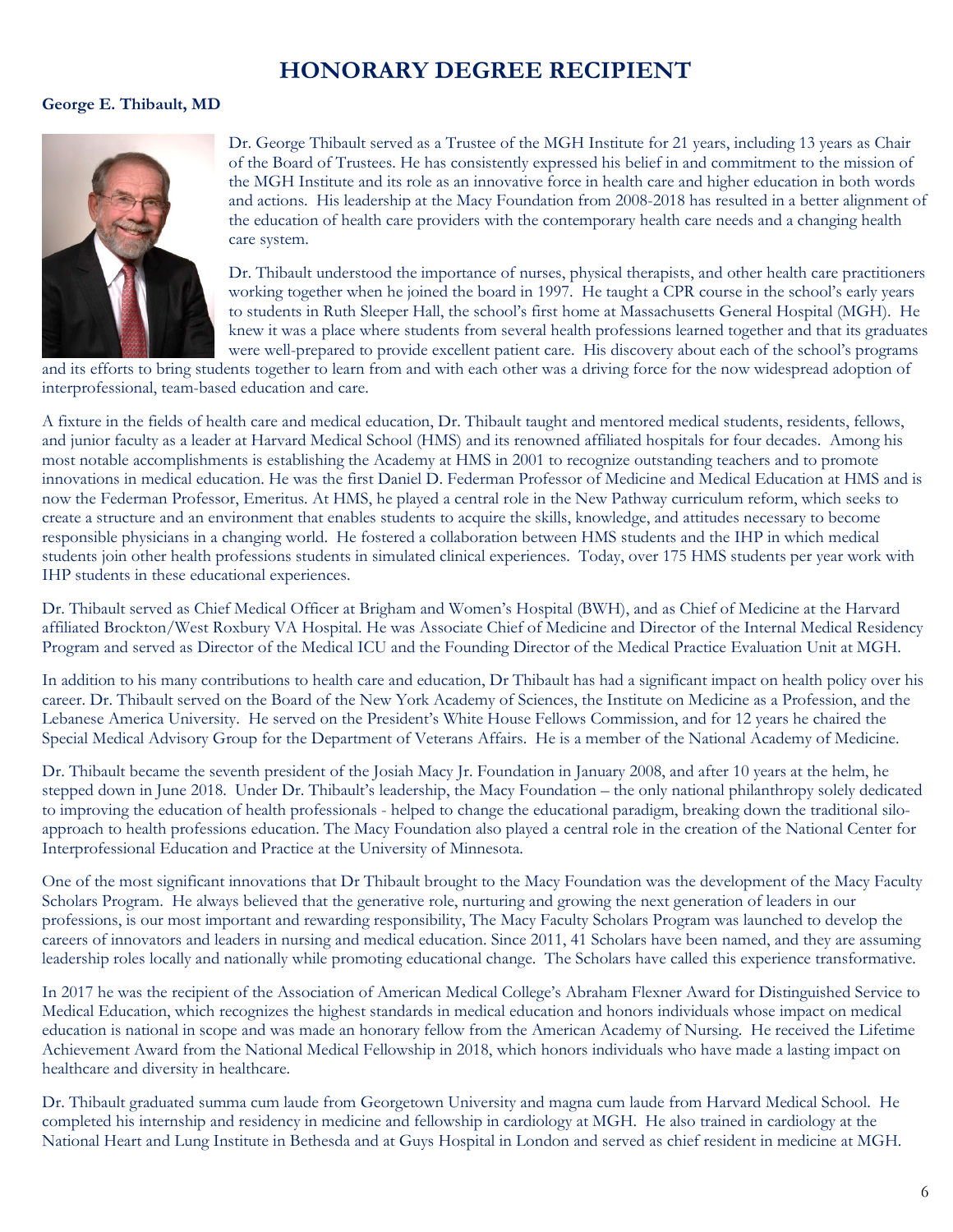### **COMMENCEMENT AWARDS**

### **THE EMERGING LEADER ALUMNI AWARD**

The Emerging Leader Alumni Award, established in 2010, recognizes the accomplishments of an individual who demonstrates outstanding leadership in the health professions and the drive to develop innovative, effective, and responsible health care practices.

The award is open to all alumni who have graduated with their first professional degree from any Institute academic program within the past ten years. It goes to an individual who has demonstrated outstanding leadership and made significant contributions to his/her professional disciplines and/or health care in one or more of the following ways:

- Implementing innovative models or programs that contribute to advancing the health professions and have the potential to change the health care landscape;
- Committing to and promoting ethical health care practices in the local and/or global community;
- Using their leadership role and skills to advocate for change and advancement while continuing to provide the highest quality of health care.

### **THE BETTE ANN HARRIS DISTINGUISHED ALUMNI AWARD**

In 2005 and in recognition of the Twenty-fifth Commencement Ceremony, the Institute established the Distinguished Alumni Award to be conferred annually at Commencement. It is the highest form of recognition bestowed upon an alumna or alumnus of the MGH Institute of Health Professions. It is given to a graduate who has demonstrated outstanding leadership, achievement and service in advancing health care through the professions and in support of the mission of the MGH Institute in one or more of the following ways:

- Expanding and refining the scientific basis for clinical practice through research and scholarship;
- Contributing to new models of practice to foster provision of effective, affordable, and ethical health care;
- Contributing significantly to advancing the mission, reputation, and standards of the MGH Institute.

The Distinguished Alumni Award is named in honor of Bette Ann Harris, the first degree recipient of the Institute, and Professor Emerita.

> For a complete listing of School and Program Awards and Honors presented at individual School and Program ceremonies, please visit our website.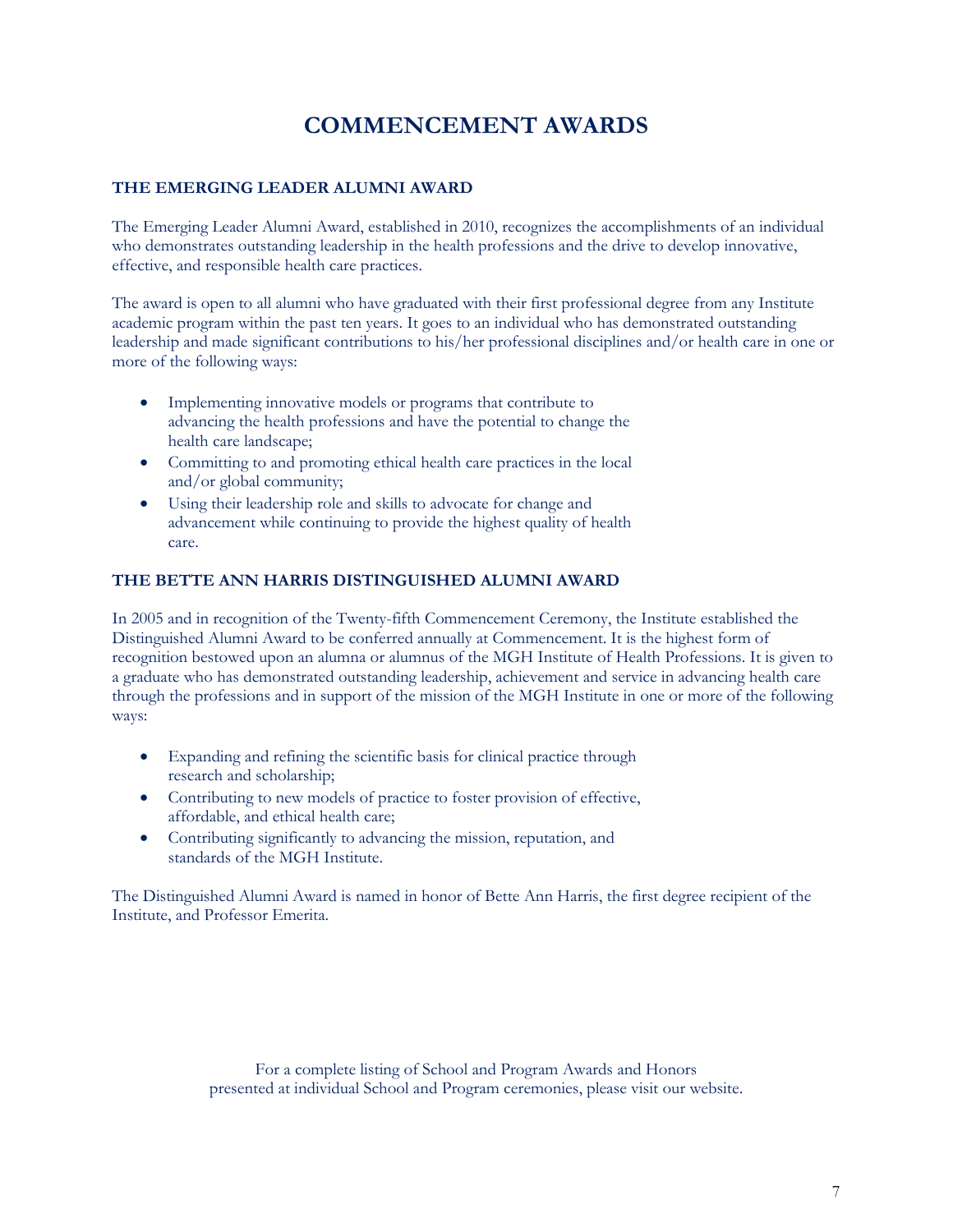### **2019 DEGREE AND CERTIFICATE CANDIDATES**

### **DOCTOR OF PHILOSOPHY IN REHABILITATION SCIENCES**

Catherine Adans-Dester\* Research Mentor: Dr. Paolo Bonato, PhD Dissertation: Technologies for Measuring and Enabling Function in Neurorehabilitation

Anna Andersen Allen† Research Mentor: Dr. Howard Shane, PhD Dissertation: The Role of Technology-Based Visual Supports in Enhancing Comprehension and Instruction for Individuals with Autism and other Developmental Disabilities

Emily Alyce Evans† Research Mentor: Dr. Ann-Christine Duhaime, MD Dissertation: Refining the Evaluation of Outcome Following Pediatric Traumatic Brain Injury

Christopher Thomas Joyce\* Research Mentor: Dr. Robert Saper, MD Dissertation: Advancing the National Pain Strategy in Physical Therapy Research and Practice

### **CENTER FOR INTERPROFESSIONAL STUDIES AND INNOVATION**

### **Master of Science in Health Professions Education**

Suad Said Khamis Al Bulushi \* Selma Alqattan \* Samantha JoAnn Baker \* Bharati Balachandran \* Steven Tze-Wei Chen \* Bonny Lynn Dickinson \* Rachel Maureen Haney \* Debra Hillier \* Terence Cheong Wei Huey \* Farrukh Nadeem Jafri \*

Joanne Ee Chia Kua \* Lawrence Lim Eng Huat \* Pang Hung Lim \* Qinghui Lu \* Stephanie Elise Mann \* Brynn E. Marks \* Jeffrey Evan Silpe \* Winston Wong Tan \* Amy Michelle Turner \* Maksim Zayaruzny †

#### **Certificate of Advanced Study in Teaching and Learning**

Lisa Joy Gruenberg **Rita Drummond Olans** 

#### **SCHOOL OF HEALTH AND REHABILITATION SCIENCES**

**Department of Communication Sciences and Disorders Master of Science in Speech-Language Pathology**

Allison Sara Aaron \* Emma Annika Arnold \* Rachel Aronovitz \* David Philip Barnes † Evangeline Rita Nizhoni Begay \* Sarah Anne Birdsall \* Shannon Elizabeth Campbell \* Nicole Choe \* Ashlee Nichole Coleman \* Katherine E. Cox \* Robert Edward Creighton, III \*

Jillian Mariah Davis \* Natasha De Novi \* Shameem N. Dean \* Megan Rebecca Donahue \* Alyssa de Melo Duggan \* Christine M. Elgawly \* Marina Nicola Fagone \* Emily Jane Feeley \* Liana Pauline Feldman \* Shane Christopher Fitzgerald \* Maria Elizabeth Galassi \*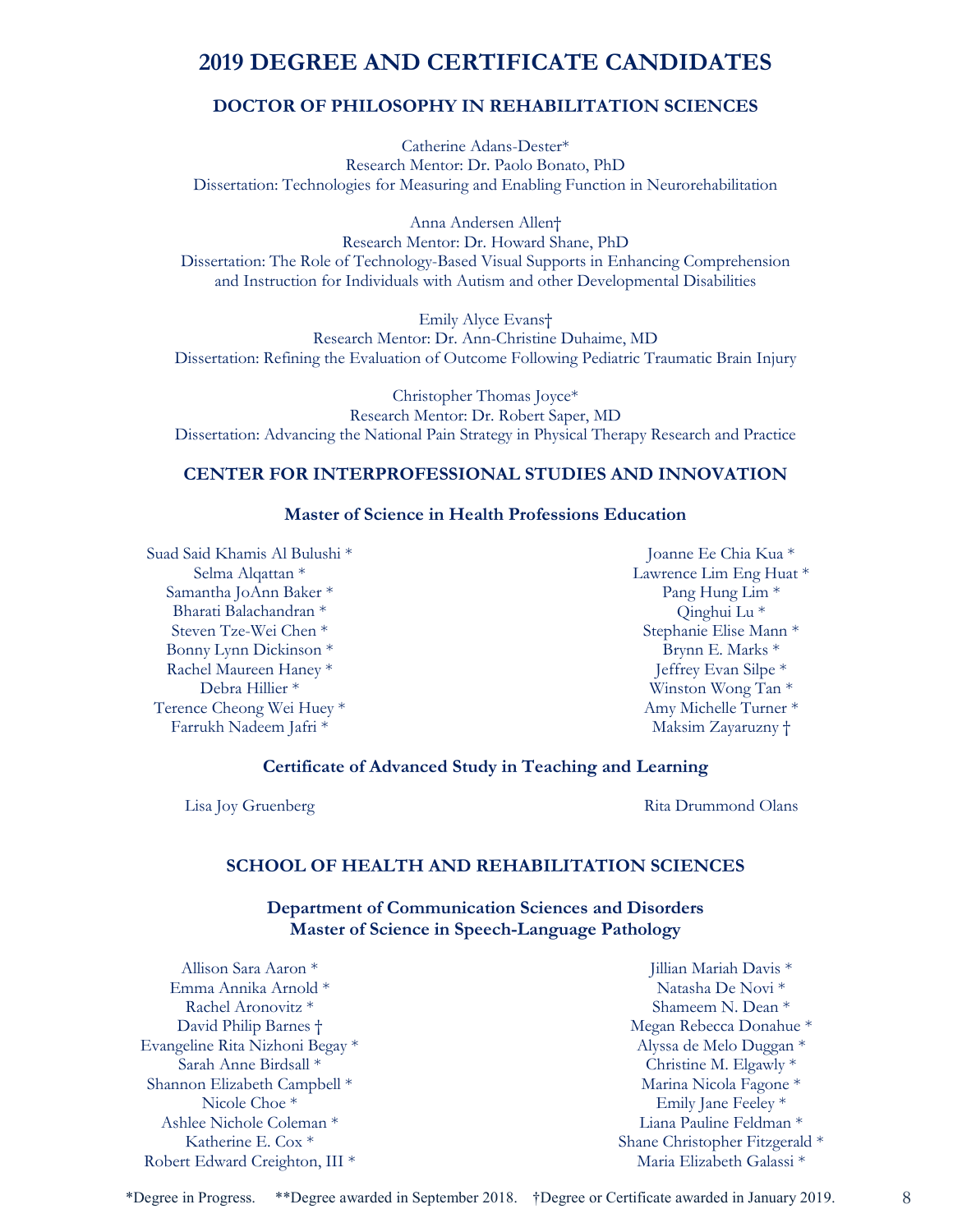Olivia Gampel \* Jennifer M. Garcia \* Jordan Elizabeth Griffiths \* Olivia Langberg Hastings \* Jessica L. Hopkins \* Rosa V. Ilyayeva \* Gina Lynne Iozzo \* Rachel Olivia Kowalski \* Samantha Elizabeth Kridgen \* Sammantha LaRochelle \* Elizabeth Wilcosky Lee \* Rui Liu \* Jan Amour Mariñas Llorico \* Samantha E. Lovins \* Emmaleigh T. Loyer \* Michelle Martinez \* Stephanie May \* Steven Drew McKay \* Gwendolyn Anne Meredith \* Allison Joy Minsky \* Karli A. Miroglotta \*

Ilanna Yael Newman \* Allison Maria Padilla \* Kira M. Palmer \* Madeline Rachel Pennebaker \* Madeline Elizabeth Piela \* Megan Koch Popp \* Cassandra Grace Puglisi \* Emily Michele Reuling \* Colleen Camille Reynolds \* Elysia Morgan Ridener \* Brianna Allyce Ryan \* Alyssa Amber Savery \* Catherine Clare Serzan \* Neha D. Sharma \* Maggie W. Small \* Darby Elizabeth Smith \* Katia Elisabeth Stie \* Liane Grace Thornhill \* Thomas Hazen Whittico \* Noor Zaghlula \* Alisa S. Zeliger-Kandasamy \*

#### **Certificate of Advanced Study in Literacy and Language**

Narineh Anna Abrimian Jamie English † Rebecca A. Johnson †

Jennifer Lynn Lindstrom † Sarah Elizabeth Theaker † Jessie Burkholder Williams †

#### **Department of Occupational Therapy Doctor of Occupational Therapy**

Amy E. Allen Jamie L. Baker Eliza Jane Berman Lyndsay E. Brown Alyssa Marie Carmell Marguerite Jean Conners Madison R. Costa Jillian Katelyn Crehan Matthew R. Crowley Taylor Caroline Delosh Allison Hance Drobish Sarah K. Engelbrektsson Alyssa Amber Fabianek Kayley Sandra Fleming Anna Lynne Forde Katrina Elizabeth Fritz Mary Katherine Gallagher Madelyn A. Girardi \* Rachel Goodwin

Stefanie Erin Gordon Alexandra Marjorie Heidt Morgan Taylor Henry Lesley Anne Herold Shelby Faith Horn Baothy Huynh Natalya Anne Jenney Amirra Iyonna Johnson Jessica Nicole Lehner Jenny Li Aubrey R. Matthews Taelor Elyssa Millsap Sarah Ellen Norris Kristen A. Peacock Rebecca Marie Pierpont Ashna Priyal Michael J. Rutar Sarah Alexandra Sugarman Elizabeth Araminta Williams

### **Master of Science in Health Studies**

Sarah Plonty Siegler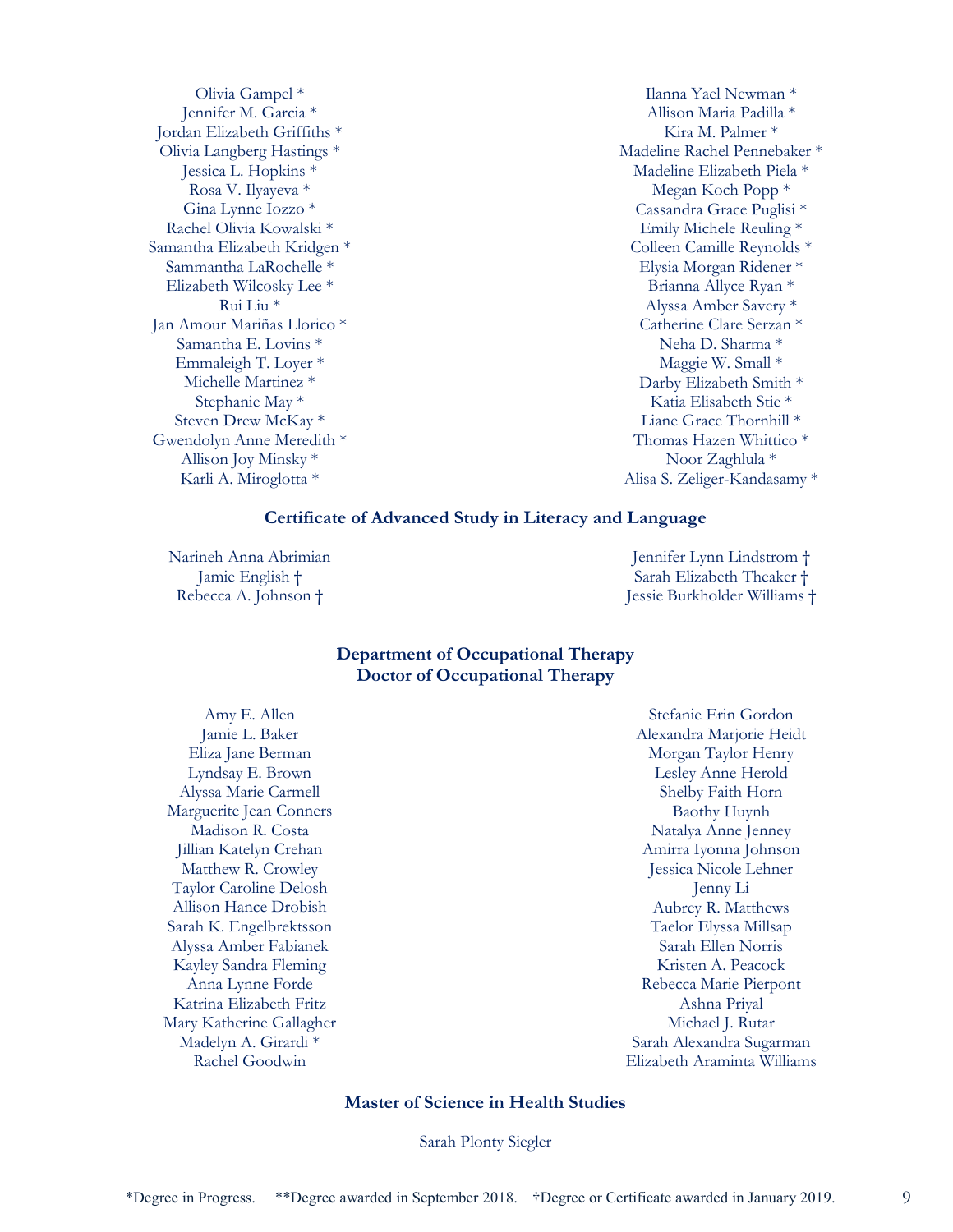### **Department of Physical Therapy Doctor of Physical Therapy**

Julia Miruts Abreha † Emmanuel Kwabena Acheampong Jr. † Richard L. Barnard † Kimberly Suzanne Bolick † Maya Khadia Bouyer † Rachel Brody † Kelsey Jean Burroughs † Daniel John Cahaly † Lauren Elizabeth Carter † Kayla Lynn Collette † David Albert Cox † Maxwell Edward Cutty † Joseph Michael Czupryna † Ashley Marie DeBarros † Andrew Pol Dessy † Renae C. DiBartolomeo † John Francis Dillingham † David J. Farmer † Allison Margaux Frickman † Misha Mika Tong Lee Gabrielyan † Mason Bartley Gray † Caitlin Mary Haggan † Patrick John Hammer † Haley Jo Harrison † Gage Lawrence Hartman † Stephanie Beth Heroux † Jakob C. Hildebrandt † Bergomy Jeannis † Joshua William Jordan † Kate M. Kirson † Allison Katie Korzec † Maria Kulikova † Lauren Ann Kwasnowski †

Emma Laird † Brian James Larson Maria Margarida Guerra Larson † Bayley Barrett LeCours † Courtney Schuyler Livingston † Jeffrey T. Mahmood † Michael Micco † Margaret Jane Kylea Morehouse † April Nash Murphy † Danielle Marie Nardi † Alexandra Yeut Nasser † Isabelle Priscilla Obert † Kristin Leigh Olsson † Nicole E. O'Neill † Ryan E. O'Shea † Yung-En Perng † Michael J. Petty † Kathryn Michelle Quaglia † Daniel Rabinowicz † Katherine Alexandra Rowe † Kaila A. Ryan † Jacqueline M. Santa Iglesia † Miguel A. Santiago † Anita Sarmaroy † Kirby Elizabeth Smith † Joshua Poe-Kai Sun † Andrea P. Taylor † Danielle Fernandez Thammasila † John C. Thompson † Ryan B. Tierney † Victor Wei † Briana Doris Williams † Dana M. Williams †

### **Department of Physician Assistant Studies Master of Physician Assistant Studies**

Ashley Anderson \* Jessica Arbisi \* Maryam Awan \* Selina Batchanoo \* Brock Shea Bodily \* Courtney Marie Brown \* Courtney Lynne Cannon \* Jennifer Rose Carignan \* Rachid Chakri \* Lynda Lee Consolo \* Catherine C. Dam \* Rodney Gerrit Dekleuver † Seanpatrick Michael Doherty \* Stephen David Gunning \* Christina Marie Hacking \*

Brian Fitzgerald Lasonde \* Jessyca T. Lima \* Jackson Dean Lindsay \* Brittany Ma \* Savannah Marcelino \* Nicole Ashley Mason \* Ilaria O. Mastroserio \* Diane McKiernan \* Sarah Mohammadi \* Briana Yuxin Mousley \* Makenzie Murray \* Christine Marie Nasca \* Ikenna Chibuzor Neboh \* Jon Paul Olszewski \* Brittany Marie Palaski \*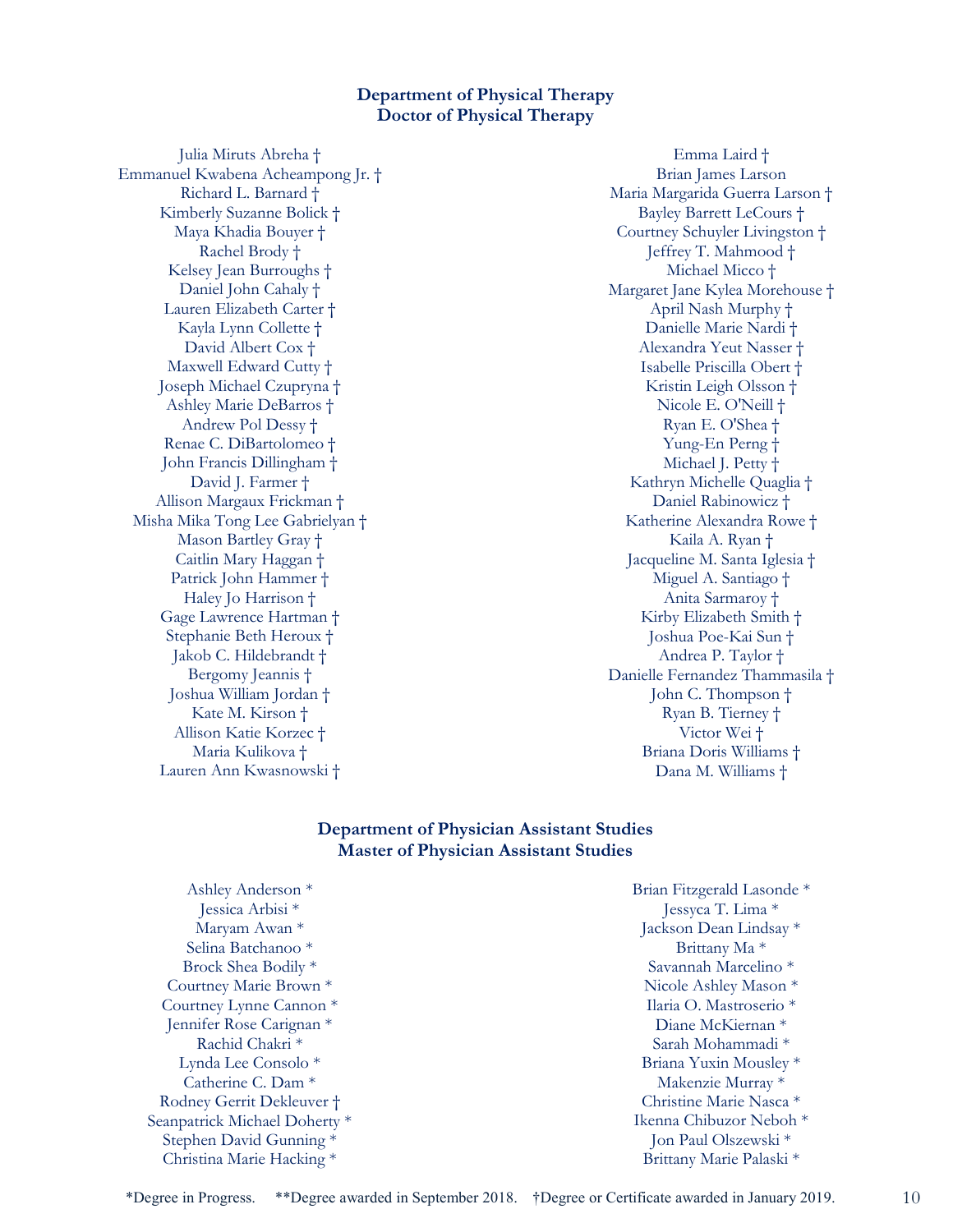Bryan Edward Parkinson \* Kaitlyn Elizabeth Philpott \* Anh Quynh Phung \* Jami Ryan Pollard \* Alexandra Emmanuelle Rochman \* Rafael Rondeau \* Kristina Nicole Scangas \* Amy H. Shultz \* Luisanna Soto-Paez \* Lauren E. Spang \* Laura Vicki Sternberg \*

John Michael Sullivan \* Shannon Rose Swenson \* Emily Frances Swint \* Maria Alisse Vardaro \* Theresa Marie Vela \* Kenneth Ndubuisi Wakwe \* Samuel Reid Warren \* Zoe Elizabeth Warren \* Marcus Kenez Wheeler \* Kelly R. Wisniewski \*

### **SCHOOL OF NURSING**

#### **Doctor of Nursing Practice**

Julie Higgins Arsenault Maureen Banks † Marie A. Borgella Jennifer L. Bowen † Barbara Cashavelly † Catherine Collier \*\* Amy Anne Cotton \* Jennifer Curran † Sarah Page Dalton Mercedes Fleming Roy \*\* Diane Mary Gillis † Elizabeth Harlow Hassan † Jessica Xiomara Hennessey Deborah S. Hoffman \*\*

Irina Ilieva \* Sabine Jean-Louis † Cecelia Anna Lynch \*\* Tuyet Trinh Nguyen \*\* Sarah C. Rossmassler † Elahe Salehi † Ellen Elizabeth Brown Sampson † Christina M. Sansone † Jennifer Sonia Sood Helene Therese Thibodeau \*\* Jennifer Ann Thiesen † Michelle Lynn Wallace † Colleen Mary Whitehouse †

#### **Master of Science in Nursing Direct-Entry Nursing Master's candidates will also receive the Bachelor of Science in Nursing**

Emily Adams Anjani Kumar Agarwala Lauren Leslie Anderson Jackie N. Audi \* William Robert Barclay Rachel Kathryn Brinitzer Sarah Winthrop Brown Janet Elizabeth Calderaro Ryan T. Cannici Lyndsay P. Canwell \* Steven A. Carroll Maria Katrina Celles Luisa Alejandra Centeno Silva Lea Marie Chamberlain Madeleine C. Chiappini Kayla Marie Cochran Tesiah Mae Coleman Elizabeth Colhoun Conner † Kathryn Elizabeth Core Anne Margaret Cowles Alexandra Marie Coyle Diana Davey

Heather R. DeNisco Emily Elizabeth Diniz Aileen L. Doble Kelsey Marie Driscoll \* Kaylie Elizabeth Dygon Emily Elgert Justin Ryan Eusebio Erin Marie Fanikos Sara Moura Franco \* Brittany Nichole Frankel Margaret Victoria Frazier Tania Godbout Susan Michele Granato Christine Marie Grant Sara Elizabeth Hall Kelsey Harbour \* Samuel Keating Harrell \* Brittney A. Harris Annie Marie Helmkamp Irvin Hiralall Amanda M. Hoegen \* Jennifer L. Hooper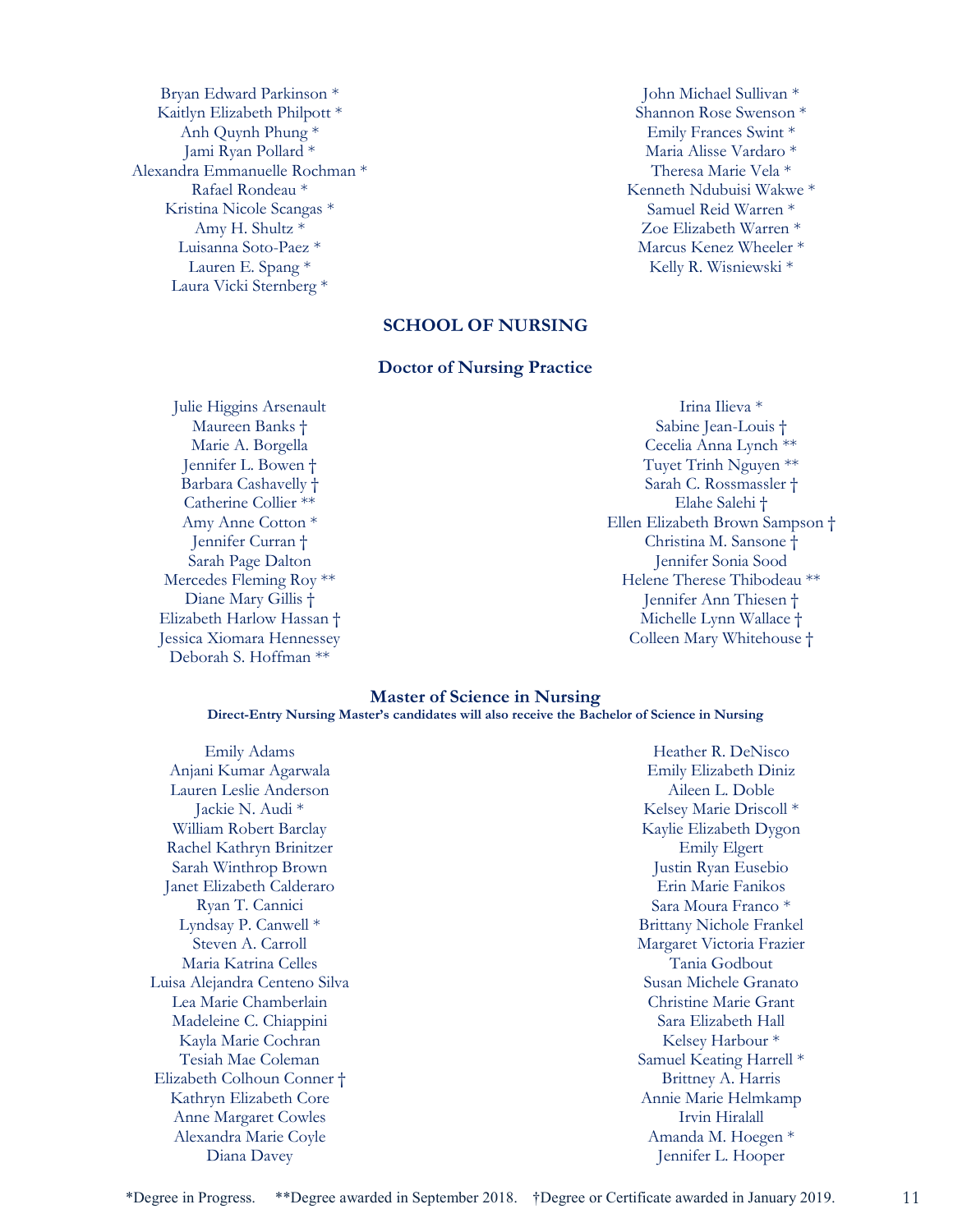Kathleen M. Huynh Tiffany G. Huynh Lena Ismail \* Sarah Elisabeth Jagdmann Rebecca Haley Jollotta Valerie Marissa Kiers Jennifer Helen King \* Jenna Katherine Kobett \* Joseph D. Krezanoski Alyssa Haley Krieger Angela Terese Langley Alexandra Lauria Anthony John Lever Grace Margarete Lilienthal Arturo Luciano Lopez-Casanova Daniel Rickler Lustick Jeffrey C. Lyons Laura Helena Mackey Lauren Denise McCue Jocelyn Beatriz Mejia Jason Wayne Mishoe Jonathan Richard Paul Morency Richard Joseph Morrow Nancie Marie O'Meara \* Chibuzor Onujiogu \* Zoe J. Owers Isabella Paiva-Gusmao \* Nicole Patrich Jennifer Ashley Pinto

Kelly Tierney Powers Christopher Bernard Rabidou Erika Lynn Rebello Gabrielle Frances Rex Elyse M. Riegel Danielle Lynne Rogers \* Desiree Morgan Rogers Jess L. Romeo Jonathan Miguel Romero † Taixiang Saur Alana Rose Scheibe Sarah Eva Schwarzschild Kerry Ann Sepeck Caitlyn Marie Shea Ning Shen † Myles Stoll Shepherd \* Adetowun Omolola Sogbein Kari Spaeth Kara Elizabeth Sprangers Marisa Crommett Stevens \* MaryEllen Tetreault Jermaine Dario Okang Thomas Katherine Anne Tildes \* Ciana Adelaide Vernon \* Sarah E. Warden \* Cindy Wong Elizabeth Frances Wyman Dorothy Elizabeth Zirkle

#### **Certificate of Advanced Study in Nursing**

Kara Jeanne Beaulieu Judith Ann Casarella

Kristen Milano Derosa Arielle Leora Gerlinger Kallish

#### **Bachelor of Science in Nursing**

Meaghan Ahlberg Samantha Paige Aiello Kathryn Marie Anastasi \* Kelly Ann Anastasio Grace Evelyn Anderson \* Lauren Anderson \* Katherine Alex Aronson Alene Ashjian \* Victoria Ryan Bailey Madeline E. Barneke Rebecca Ann Begley \* Chanel Belim Erin Claire Biles Kristen Marie Bimmler \* Nicole Christine Bligh \* Shannon Elizabeth Bloom \* Erica Gail Bondesson Heather Maeve Bonnett \*

Kaylee Lyn Bouchard \* Michelle P. Briceno \* Emily A. Brouillette Lauren Taylor Buckley \* Stephanie Terese Buonopane \* Bridget Ann Burke \* Angela L. Calhoun Katherine Patricia Callahan \* Joanna Eden Carmel \* Ronald Vincent Cassesso \* Tatiana Cristal Castillo \* Ahlam Chehabi \* Megan Elizabeth Clancy Caroline Kathleen Coleman \* Yonnie Collins \* Dominique Elaine Comeau \* Caroline Costello \* Erinn Elisabeth Crete \*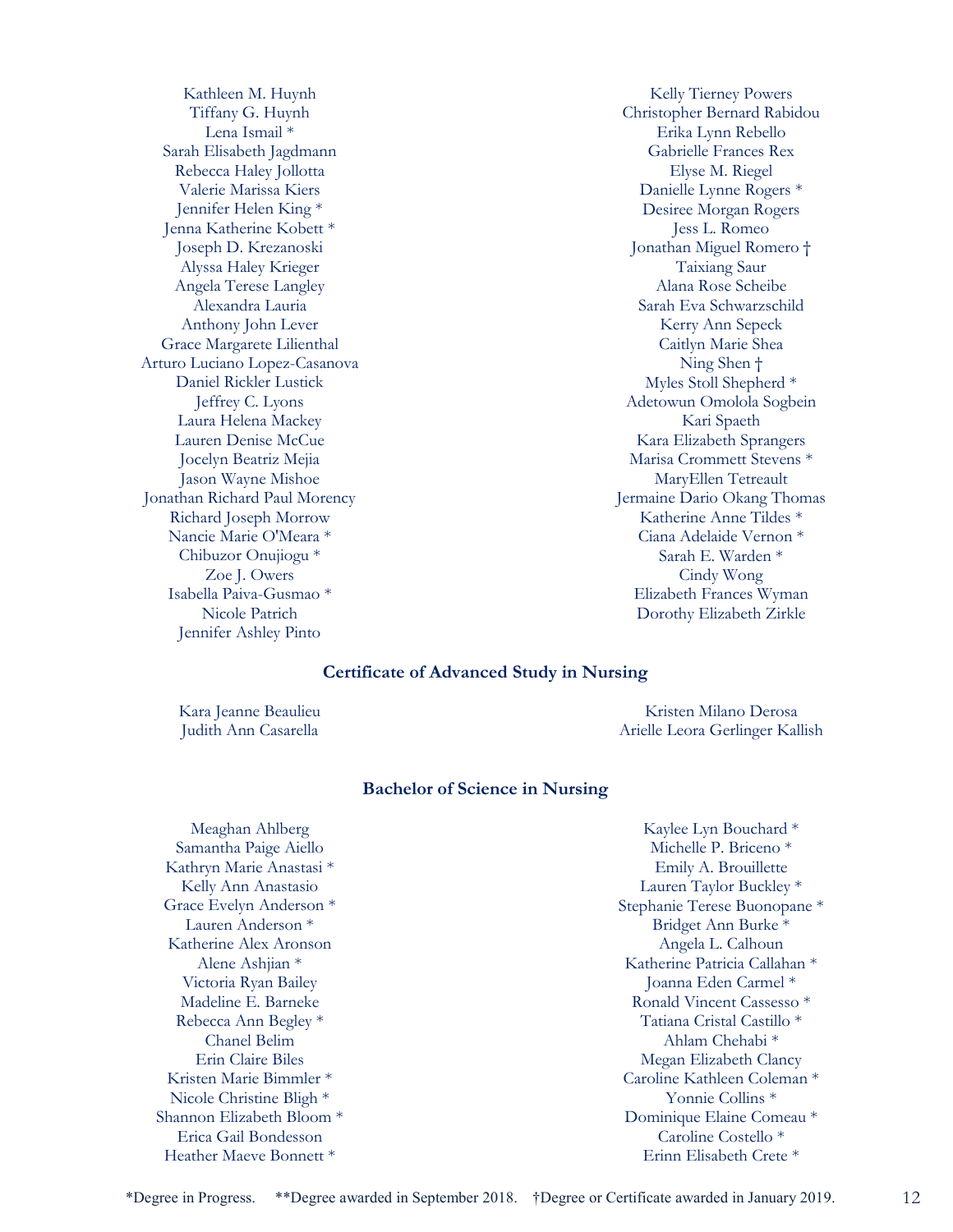Ashley Marie Cunningham Elisa M. DaCunha Caitlin Rose D'Amico Iva Dauti \* Natalie Rose David Clifford Derius Hanna Desforges \* Cecily J. Doonan \* Victoria Leigh Dunster \* Nicole E. Feeley \* Elena Ann Fennessey \* Shira Fetonte \* Margaret C. FitzGibbons Heather Leigh Flemming Molly Elizabeth Fletcher \* Tracey Ivette Flores Whitney Roseline Fortune Anne Freeman Carly Marie Furbush Alexi T. Galvin \* Gregory L. Gardner III Zachary R. Gardner \* Diana S. Gertel Emily Giannasca \* Katelyn Cassidy Guarino Jacqueline Gloribel Guevara Michelle Diane Hallam Alison Hargis \* Stacy Harren \* Olivia Dupre Harrington Carley Lynne Hayes Emily Caldwell Hazzard \* Courtney King Hecht Marian Herbick Caitlin Hickey Kayla Murrae Hiller \* Kalyn Nicole Jang \* Lauren Susanne Johnson Philip D. Jones \* Skye B. Kaler \* Evan Kha \* Elden Kim Mitchell O'Hara Kimber \* Megan Kirkwood \* Henry McKinnell Klatz \* Katharine Koury \* Lindsey Nicole Kraus \* Sergio A. L. LaFrazia \* Abigail Leah Laitman \* Hannah Landerholm Danielle N. Lavallee Ashley Nelson Lawrence \* Xavier L. Lazcano \* Mike My Le \* Leyna Hojung Lee Teilise Tahera Lennon

Anthony James Lespasio \* Amy Li \* Charlene S. Lin \* Luke A. Lofaro Emily Louras \* Michael Vincent Luccitelli \* Samantha Claire Lyons \* Rachel R. Machunski \* Cayla Lynn Maclean Melissa Marie Macrides \* Jean Angelina Mancuso Stephanie Ann Marble Elizabeth Mary Markham \* Helen M. Martinelli \* Katharine Bailey Martire \* Amanda Rose Mavros \* Colleen E. McCutcheon \* Shonelle Danice McKenzie \* Alexa Marie McNamara \* Alero Meggison Courtney Ellen Meyers Jessica Lee Mitchell \* Beata Momtaz \* David C. Monahan \* Kelly Morris Sabrina R. Morton Michael J. Mulligan Tara Margaret Murray Clare Rachel Nathan Amanda C. Nawalany Sophia Carolyn Nedelman \* Ashley C. Nelson Kelli Marie Neville Kristina M. Norman \* Sarah Noyes \* Christabel Obehi Oboh \* Jessica Olawumi Ariyayole Olawoye Marykate O'Malley Gabrielle Doucett Onessimo \* Margaret Elizabeth Oppenheim Naomi Holzhauer Orne \* Jessica Ortiz Nicole Catherine Osborne-Bennett Christopher Pauliukonis \* Veronica Mary Peters \* Kaitlin Marie Petersen Dominique Pierre Yanny Pimentel Deborah Maria Pina Centeio Nicholas Michael Pittman Vonda Powell Molly B. Presutti \* Alyssa M. Price \* Krista Joy Prouty \* Laura Leigh Puntini Joseph David Putignano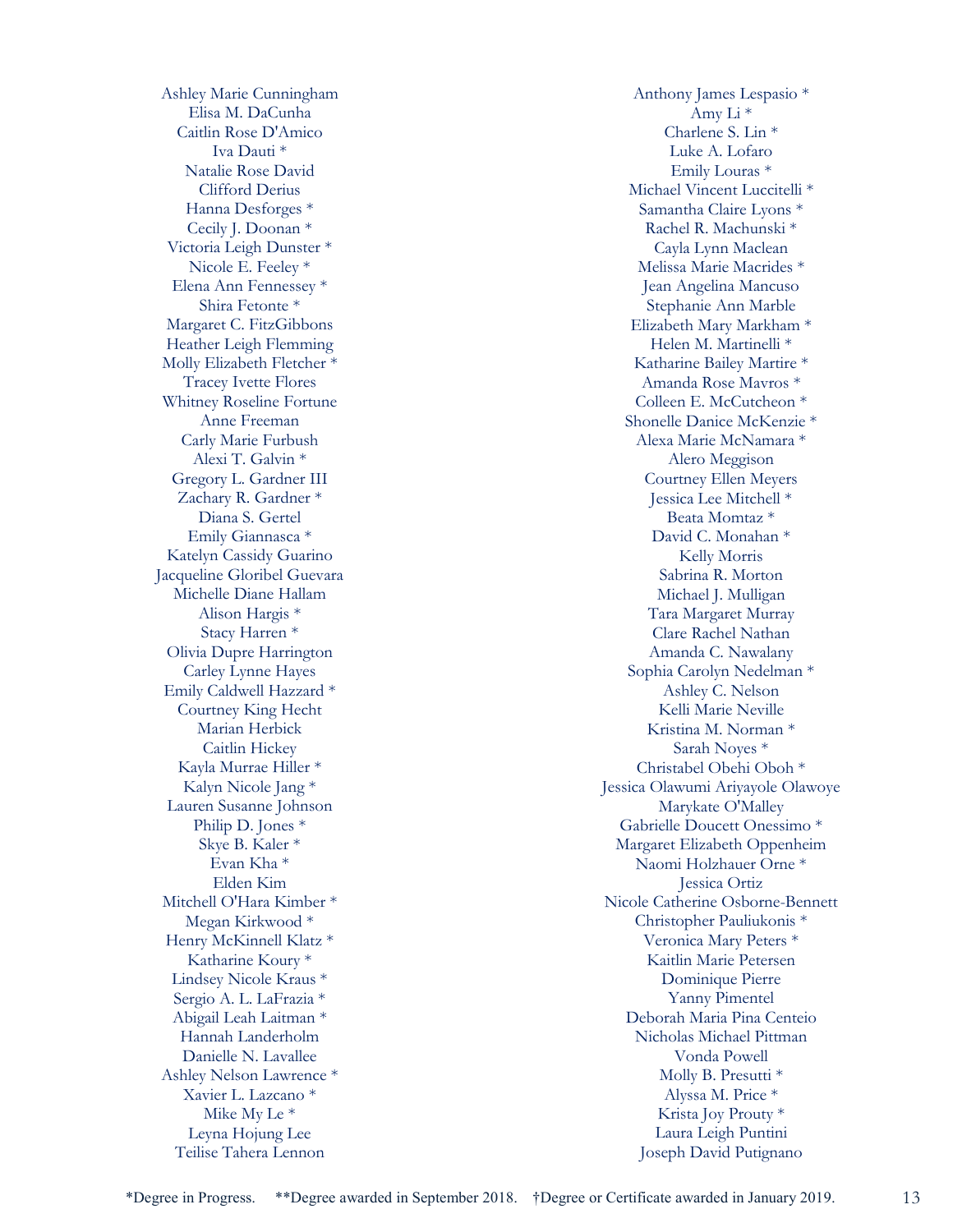Elizabeth M. Ralph \* Alana Hinda Ralston \* Noah J. Randall \* Annapurna Deepti Ravel \* Hannah Kimberly Rawson \* Pamela Reed Karina Rendon Lauren R. Ritterband Alyssa Michelle Rizzini \* Jamie Leah Rodman Grace Maria Rodriguez Maggie A. Romero Justine Elizabeth Ryan \* Victoria Hanley Ryan \* Anne Stewart Ryther \* Nicole Elizabeth Saad \* Mulrica Saint Cyr \* Tiffanie Mae Ruth Sainte-Quackenbush \* Renee Mary Scalfani Michaela Woods Schmalz \* Keri-Lyn Kae Schob Alexander Nicholas Scott \* Mansi N. Shah John William Sheridan Amber Lynne Silvia \* Katherine Eliza Skarzynski \* Alexandra Smith \* Caroline Elizabeth Smith Kristen Marie Solomon \* Kiang Voon Soon \* Tiffany Ann T. Stanton \* Laurel Ann Steeves \* Nancy M. Supczak Sandra Abensohn Talanian \*

Monica Maylee Tang \* Alice Emily Tattersall \* Erica Christen Tavares Shalyn Alexis-Garraway Texeira \* Katrina Marie Thistle Kylie E. Thomas \* Alexis Thorup Emma C. Tiedemann \* Cailley E. Tobin-Rosman \* Olivia Marie Torchio Maureen Ann Tracey Katherine Lloyd Troutman \* Morgan Ann Vertefeuille \* Caroline Waller \* Jennifer Lynn Walsh Sarah J. Wanger \* Caroline Elizabeth Warnock Laura S. Weisberg \* Stephanie Werner \* Katherine J. Wheatley \* Jessica Ariel Whittemore MacKenzie Wiggin Nicole Elizabeth Witham \* Julika Natalia Wocial \* Katharine Elizabeth Wolinski \* Jana Aaliyah Woods Jasmine Yeboah-Boahene Yanan Yu Emma Elizabeth Yurkosky Zoe Marie Zaferiou \* Kristen Chantal Zajeski \* Kelsey Zepf \* Lihua Zhang Wanying Zhang \*

The listing of the names in this program in no way implies an obligation on the part of the MGH Institute of Health Professions to award a given degree or certificate.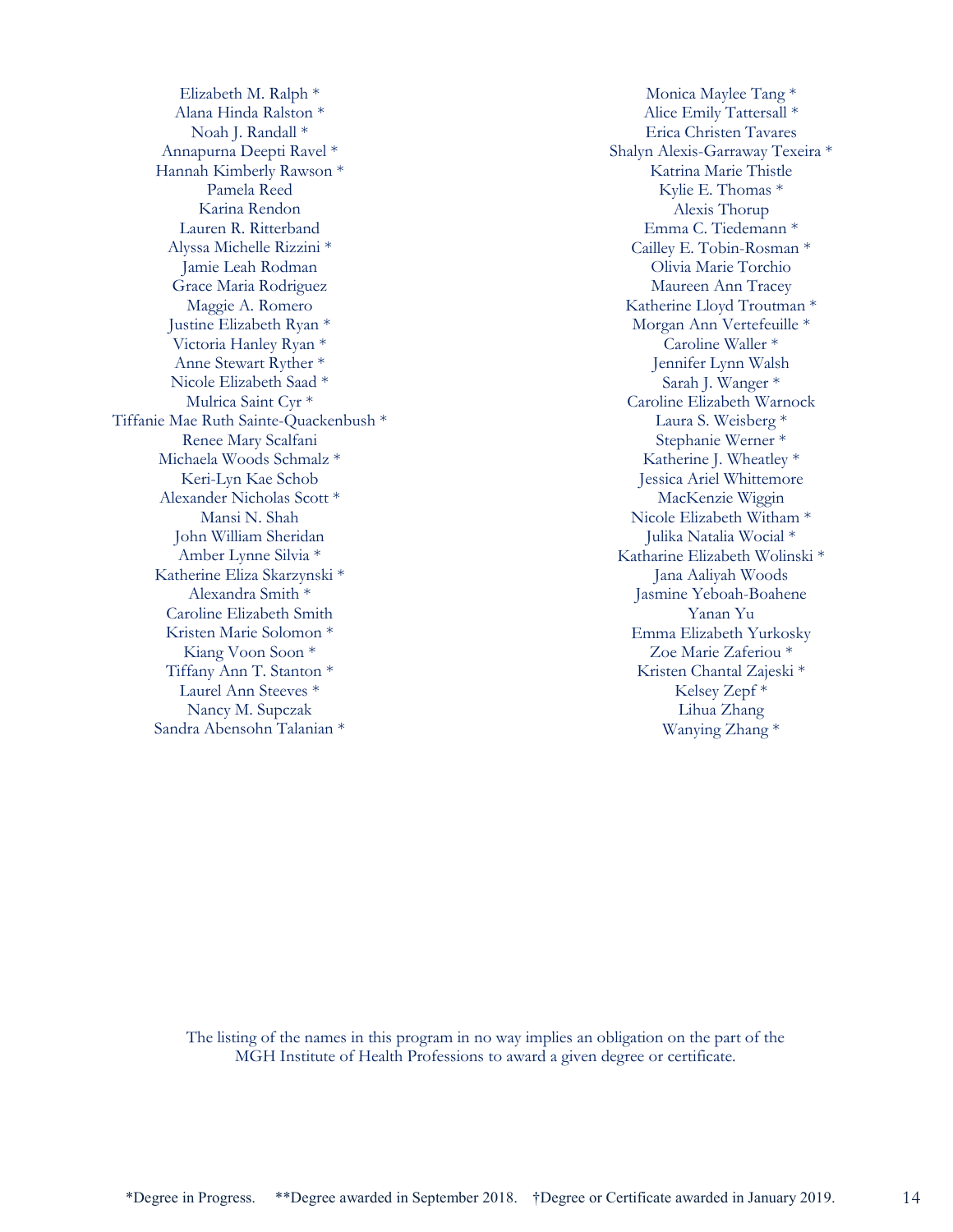### **LEADERSHIP**

### **BOARD OF TRUSTEES**

Jeanette Ives Erickson, Chair Paula Milone-Nuzzo Stanley W. Ashley Jim Canfield Peter A. D'Arrigo, Jr. Roya Ghazinouri Robert E. Johnson Elizabeth Joyce John Hilton Knowles, Jr. Marc Nivet Angelleen Peters-Lewis José de Jesus Rivera Heather Unruh Carol Vallone Debra F. Weinstein

#### **HONORARY TRUSTEES**

E. Lorraine Baugh John M. Connors III Edith L. Dabney Alice F. Emerson Nicholas A. Grace Julia L. Greenstein John V. Guttag Matina S. Horner Henry J. Mankin Diana L. Scott Carol F. Surkin Carol M. Taylor George E. Thibault W. Nicholas Thorndike James A. Wolf Ellen M. Zane

### **OFFICERS OF THE CORPORATION**

Paula Milone-Nuzzo, *President* Cindy L. Aiena, *Treasurer*  Atlas D. Evans, *Assistant Treasurer* Judi S. Greenberg, *Secretary* Elizabeth M. Pipes, *Assistant Secretary*

### **ADMINISTRATION**

Paula Milone-Nuzzo, *President and John Hilton Knowles Professor*

Alex F. Johnson, *Provost and Vice President for Academic Affairs*

Atlas D. Evans, *Vice President for Finance and Administration*

Peter S. Cahn, *Acting Provost and Vice President for Academic Affairs*

Lisa T. Connor, *Chair Department of Occupational Therapy*

> John B. Gormley, *Dean Student and Alumni Services*

Jordan R. Green, *Associate Provost of Research*

Michael Iwama, *Dean, School of Health and Rehabilitation Sciences*

> Julie J. Keysor, *Chair Department of Physical Therapy*

Mary Knab, *Interim Associate Provost for Interprofessional Education and Practice*

Clare McCully, *Chief Development Officer*

Paul W. Murphy, *Chief Communications Officer*

Marjorie L. Nicholas, *Chair Department of Communication Sciences and Disorders*

Elizabeth M. Pipes, *Chief of Staff and Assistant Secretary to the Board of Trustees*

Linda K. Rice, *Associate Vice President of Financial Services*

Denis G. Stratford, *Associate Vice President for Information Technology, Campus Services, and Compliance*

> Inez Tuck, *Dean, School of Nursing*

James V. Vitagliano*, Interim Dean Enrollment Services/Registrar*

Lisa K. Walker, *Program Director Physician Assistant Studies*

Sarah Welch, *Associate Vice President of Human Resources*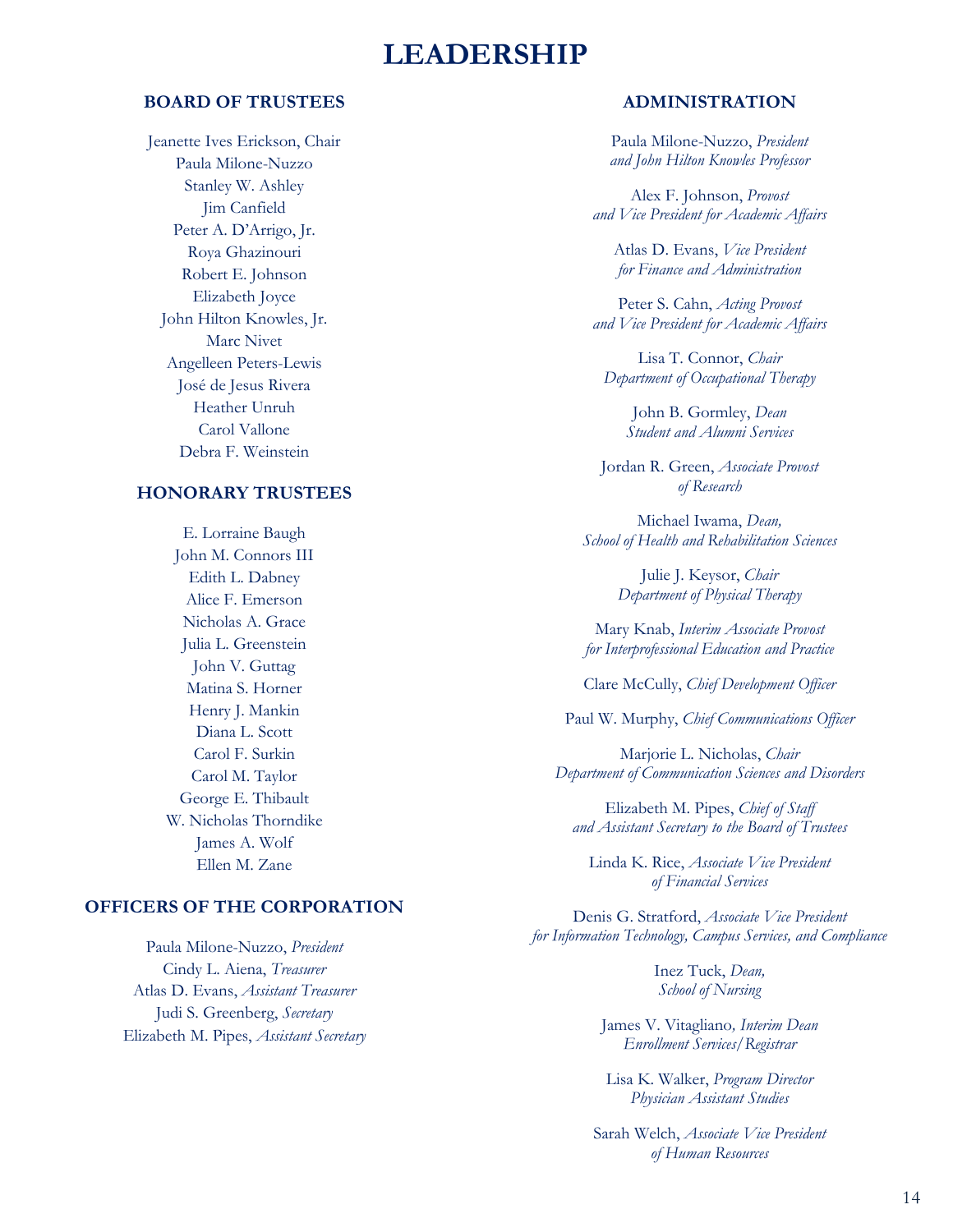## **FACULTY**

### **CENTER FOR INTERPROFESSIONAL STUDIES AND INNOVATION**

Peter S. Cahn, PhD *Professor and Director, Associate Provost for Academic Affairs*

Paulette Di Angi, PhD, RN, CPHQ *Associate Professor, Director of Institutional Effectiveness*

Roger A. Edwards, ScD *Associate Professor, Director of Health Professions Education*

Susan E. Farrell, MD, EdM *Adjunct Associate Professor, Director of Continuing and Professional Development*

Lynn Foord, PhD, MEd, PT *Associate Professor, Director of the Prerequisites for Health Professions Program*

Annie B. Fox, PhD *Assistant Professor*

Midge Hobbs, MA, OTR/L *Assistant Professor, IMPACT Practice Curriculum Director*

> Mary S. Knab, PT, PhD, DPT *Associate Professor, Interim Associate Provost for Interprofessional Education and Practice*

Elaine Murray Tagliareni, EdD, RN, CNE, FAAN *Professor*

Janice Palaganas, PhD, RN, NP, FSSH, ANEF, FAAN *Associate Professor*

### **SCHOOL OF HEALTH AND REHABILITATION SCIENCES**

Michael Iwama, PhD, MSc, BScOT, BScHP *Professor, Dean*

### **Department of Communication Sciences and Disorders**

Denise Ambrosi, MS, CCC-SLP *Assistant Professor*

Yael Arbel, PhD, CCC-SLP *Associate Professor, Co-Director of the Cognitive Neuroscience Group*

> Joanna Christodoulou, EdD *Associate Professor*

Sarah Friel, MA, CCC-SLP *Instructor*

Jordan Green, PhD, CCC-SLP *Associate Provost for Research, Matina Souretis Horner Professor in Rehabilitation Sciences; Director of the Speech and Feeding Disorders Lab*

Bonnie Halvorson-Bourgeois, MS, CCC-SLP, *Assistant Professor*

Charles W. Haynes, EdD, CCC-SLP *Professor*

James Heaton, PhD *Adjunct Professor*

Robert E. Hillman, PhD, CCC-SLP *Adjunct Professor, Director of the Interdisciplinary PhD Program in Rehabilitation Sciences*

Tiffany Hogan, PhD, CCC-SLP *Professor, Director of SAiL Literacy Lab*

Rebecca Santos Inzana, MS, CCC-SLP *Assistant Professor*

Alex F. Johnson, PhD, CCC-SLP *Professor, Provost and Vice President for Academic Affairs*

Patricia Kelley-Nazzaro, MS, CCC-SLP Instructor, *Director of the Literacy & Language Certificate of Advanced Study Program*

Susan Lambrecht Smith, PhD, CCC-SLP *Assistant Professor*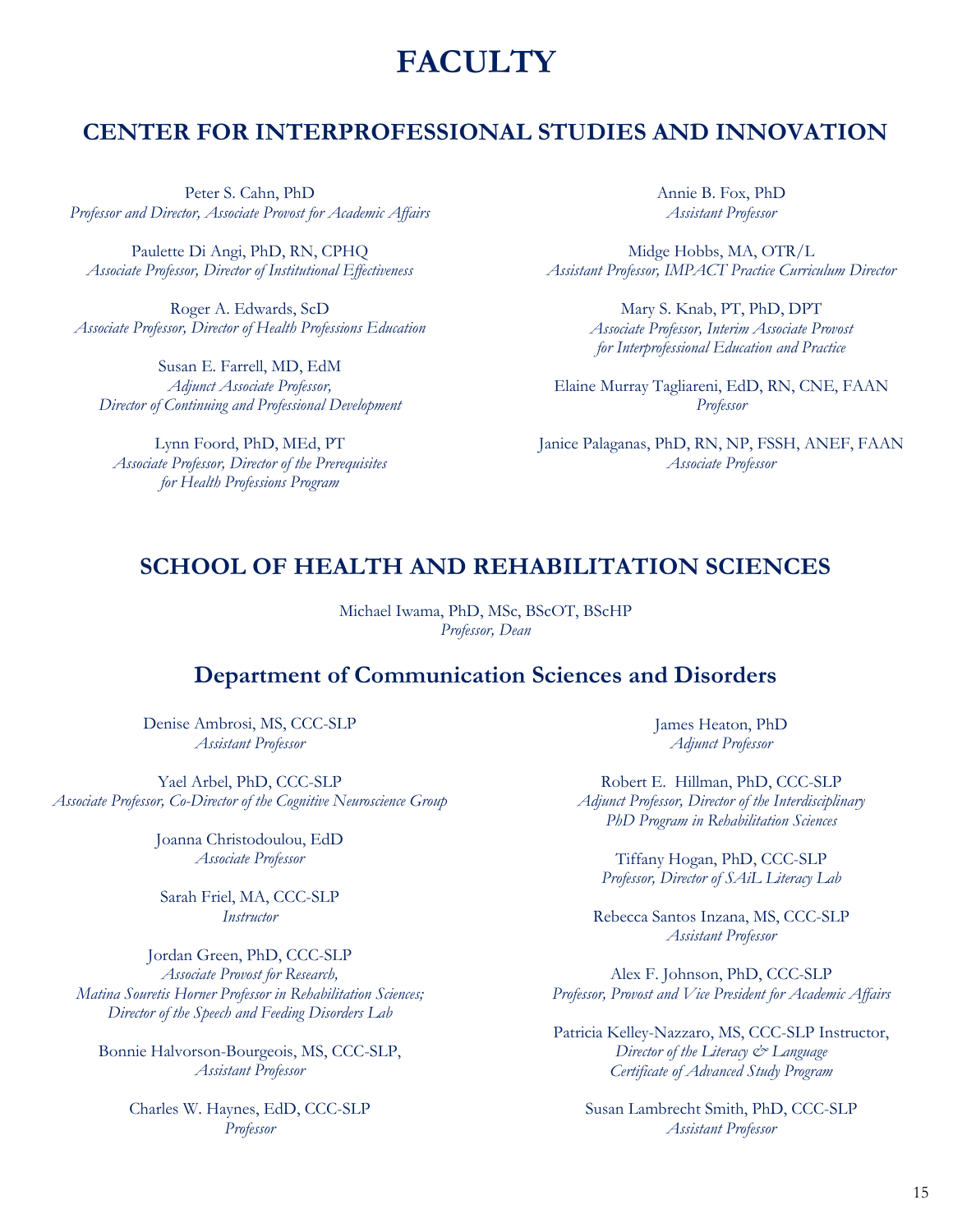Emilie Larrivee, MS, CAGS, CCC-SLP *Instructor*

Jennifer Mackey, MA, CCC-SLP *Assistant Professor, Director of Clinical Education*

Lesley A. Maxwell, MS, CCC-SLP *Associate Professor, Associate Chair*

Lisa Moran, MS, CCC-SLP *Instructor, Assistant Director of External Clinical Education*

Marjorie L. Nicholas, PhD, CCC-SLP *Professor, Chair*

Suzanne Pennington, MS, CCC-SLP *Instructor*

Rachel T. Pittmann, MS, CCC-SLP, CBIS *Instructor, Coordinator of the Aphasia Center*

Mary K. Riotte, MS, CCC-SLP *Assistant Professor, Director of the Speech, Language and Literacy Center*

Howard C. Shane, PhD, CCC-SLP *Professor*

Sofia Vallila Rohter, PhD, CCC-SLP *Assistant Professor, Co-Director of the Cognitive Neuroscience Group*

Carmen Vega-Barachowitz, MS, CCC-SLP *Assistant Professor*

> Amanda Worek, MS, CCC-SLP *Instructor*

Indigo Young, MS, CCC-SLP *Instructor*

Lauryn Zipse, PhD, CCC-SLP *Associate Professor, Co-Director of the Cognitive Neuroscience Group*

### **Department of Genetic Counseling**

Gayun Chan-Smutko, MS, CGC *Associate Professor, Associate Director*

Allison Cirino, MS, CGC *Associate Professor, Director of Student Research*

> Lori Dobson, MS, CGC *Assistant Professor*

Maureen Flynn, MS, CGC, MPH *Associate Professor, Program Director*

Jessica Jonas, MS, CGC *Assistant Professor, Director of Clinical Education*

> Joel Krier, MD, MMSc, FACMG *Associate Professor, Medical Director*

Kristen Mahoney Shannon, MS, CGC *Professor*

> Jessica Waxler, MS, CGC *Assistant Professor*

### **Department of Occupational Therapy**

Rawan AlHeresh, PhD *Assistant Professor*

Lisa Tabor Connor, PhD, MSOT, OTR/L *Professor, Chair*

Regina F. Doherty, OTD, OTR/L, FAOTA, FNAP *Associate Professor, Program Director*

> Kimberly Erler, PhD, OTR/L *Assistant Professor*

Mary E. Evenson, OTD, MPH, OTR/L, FAOTA *Associate Professor, Director of Clinical Education*

Andrea D. Fairman, PhD, MOT, OTR/L, CPRP *Associate Professor*

> Susan Fasoli, ScD, OTR/L *Associate Professor*

Mary W. Hildebrand, OTD, OTR/L *Associate Professor*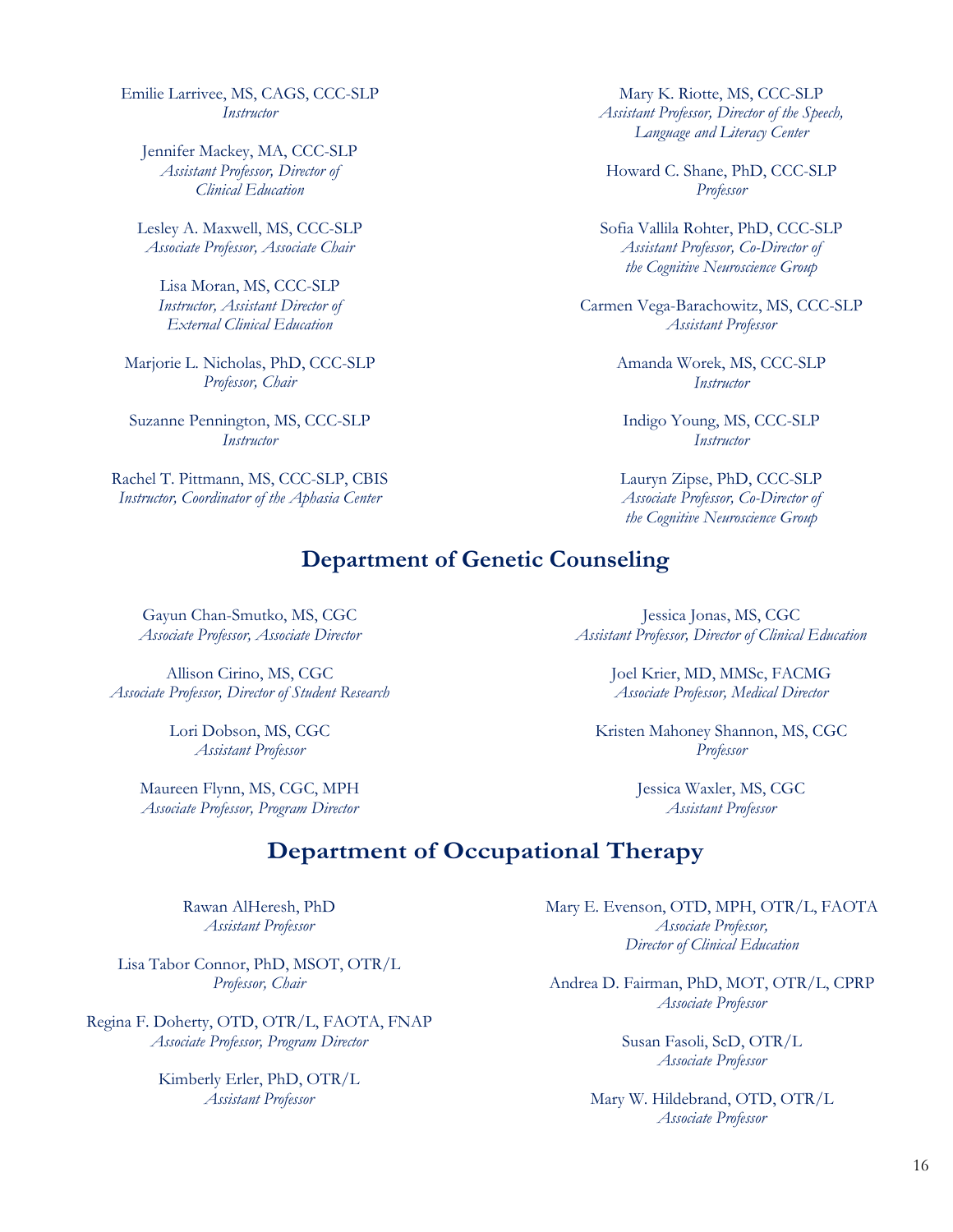Kim Schoessow, OTD, OTR/L, SCLV *Assistant Professor*

Emily A. Zeman, OTD, MS, OTR/L *Instructor, Associate Director of Clinical Education*

Diane L. Smith, PhD, OTR/L, FAOTA *Professor*

### **Department of Physical Therapy**

Donna Applebaum, PT, DPT, MS *Assistant Professor, Director of Clinical Education*

> Monica Arrigo, PT, DPT, MS *Instructor*

Jane Baldwin, PT, DPT, NCS *Assistant Professor, Coordinator of the Physical Therapy Center*

> Christopher Clock, PT, DPT, OCS *Instructor*

Elizabeth Cornforth, PT, DPT, NCS *Instructor*

Caitlin J. Fitzgerald, PT, DPT *Assistant Professor, Associate Director of Clinical Education*

> Aaron Eaton, PT, DPT *Instructor*

Shweta Gore, PhD, DPT, GCS, CLT *Assistant Professor*

K. Douglas Gross, MPT, DPT, ScD, FAAOMPT, CPed *Associate Professor*

> Anne McCarthy Jacobson, DPT, MS *Assistant Professor*

> > Rania Karim, PT, DPT *Instructor*

Maninderjit Kaur, PT, PhD *Assistant Professor*

Julie Keysor, PT, PhD *Professor, Chair*

Teresa Jacobson Kimberley, PhD, PT *Professor, Director of the Brain Recovery Lab*

Janet A. Kneiss, PhD, DPT, MS *Assistant Professor*

Sara Knox, PT, DPT, GCS, CEEAA *Associate Chair and Assistant Professor*

> Bob McCall, PT, MS *Assistant Professor*

Daniel McGovern, PT, DPT, SCS, ATC, CSCS *Instructor*

Keshrie Naidoo, PT, DPT, MS, OCS *Instructor, Academic Coordinator of Clinical Education*

> Laura Plummer, PT, DPT, MS, NCS *Assistant Professor*

Catherine Schmidt, PT, DPT, PhD *Assistant Professor*

David Selkowitz, PhD, PT, OCS, DAAPM *Associate Professor*

> Lesley Smith, PT, DPT, MS, GCS *Instructor*

Michael G. Sullivan, MBA, DPT *Assistant Professor*

Elise Townsend, PhD, DPT, PCS *Associate Professor, Admission Chair*

Reg B. Wilcox III, PT, DPT, MS, OCS *Associate Professor*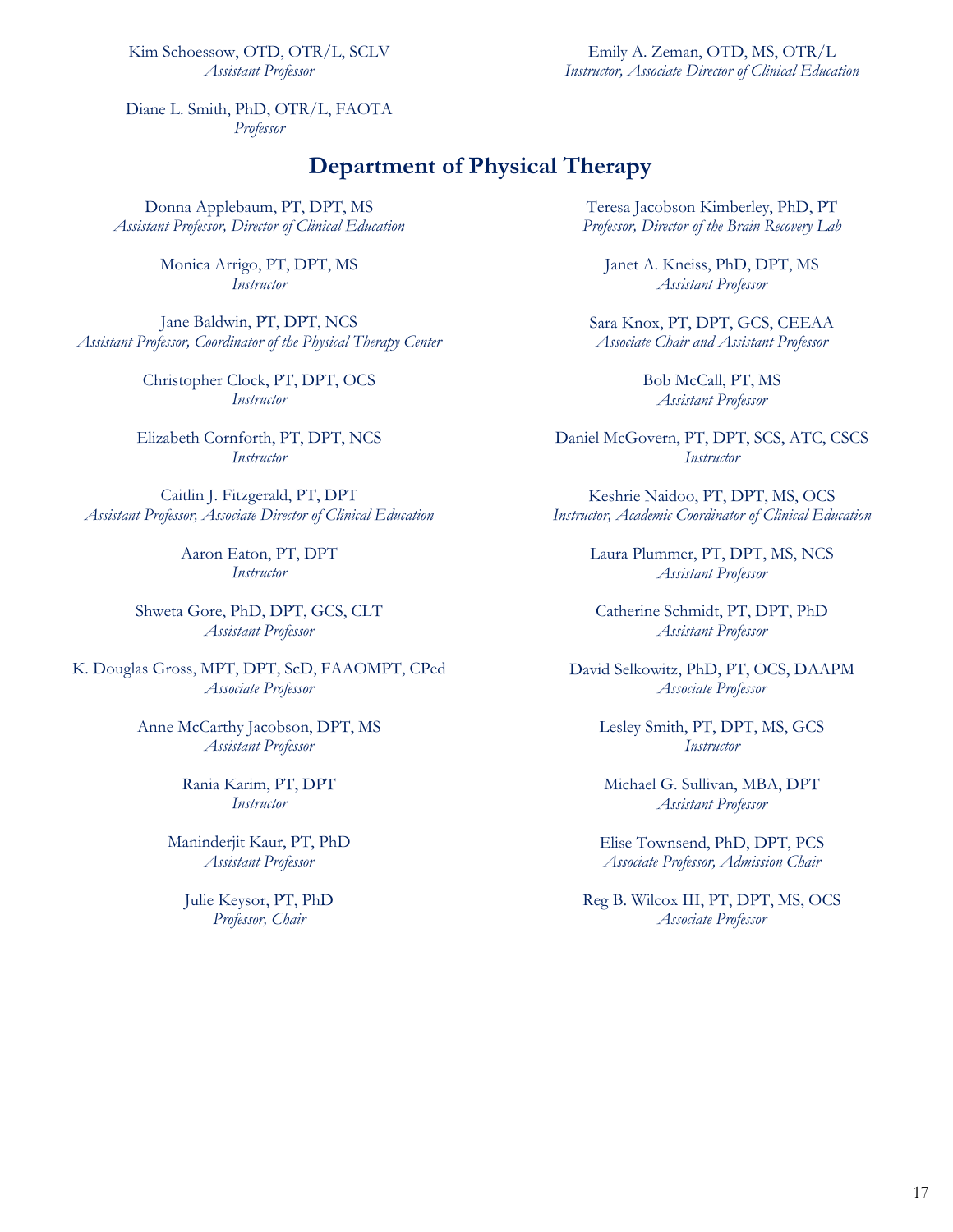### **Department of Physician Assistant Studies**

Jerene Bitondo *Assistant Professor, Clinical Coordinator*

Dominique Caruso Murphy, MS, PA-C *Instructor*

> Meaghan Clapp, PA-C *Instructor*

Aaron Hoffman, DO, MPH *Assistant Professor, Medical Director*

Joshua Merson, MS, PA-C *Assistant Professor*

Michael Ruggiero, MHS, PA-C *Instructor*

Christopher Sim, MPAS, PA-C, DFAAPA *Assistant Professor, Director of Academic Education*

> Meghan Viveiros, MS, PA-C *Instructor*

Lisa K. Walker, MPAS, PA-C *Associate Professor, Program Director*

Lisa M. Waller, MMSc, PA-C *Instructor, Director of Clinical Education*

Gabrielle White-Dzuro, MD *Instructor*

### **SCHOOL OF NURSING**

Inez Tuck, PhD, RN, MDiv, MBA *Professor, Dean*

Kathryn Atkin, DNP, WHNP-BC, ANP-BC *Assistant Professor*

> Nancy C. Baker, PhD, ANP-BC *Assistant Professor*

Gaurdia Banister, PhD, RN *Adjunct Professor*

Maureen Banks, RN, MS, MBA, FACHE *Assistant Professor*

Jean Bernhardt, PhD, MHSA, NHA, NEA-BC, FNP-BC, CNP *Assistant Professor*

Suellen Breakey, PhD, RN *Assistant Professor, Program Director, Generalist Level*

> Amy Bruno, PhD, ANP-BC *Assistant Professor, Track Co-Coordinator*

> > Denise Celli, MSN *Instructor*

Inge B. Corless, PhD, RN, FAAN *Professor*

Mary E. Coughlin, MSN, RN, CPNP-PC *Instructor*

Pamela Delis, PhD, RN *Assistant Professor*

Joshua Dion, DNP, ACNP-BC, RN-BC *Assistant Professor, Track Co-Coordinator Adult Gerontology Acute Care NP Specialty*

> Judy Flynn, MBA, BSN, RN *Instructor*

Nicholas Green, DNP, RN *Assistant Professor*

Clara M. Gona, PhD, FNP-BC *Assistant Professor, Track Co-Coordinator Family NP Specialty*

Janice H. Goodman, PhD, RN, PMHCNS-BC, PMHNP-BC *Professor*

> Kristina Green, DNP, FNP-BC *Assistant Professor*

Kathryn Hall, MS, ANP-BC, NE-BC *Assistant Professor, Track Co-Coordinator Adult-Gerontology Primary Care and Adult-Gerontology Women's Health NP Specialties*

Rebecca Hill, DNP, RN, FNP-C, CNE *Assistant Professor*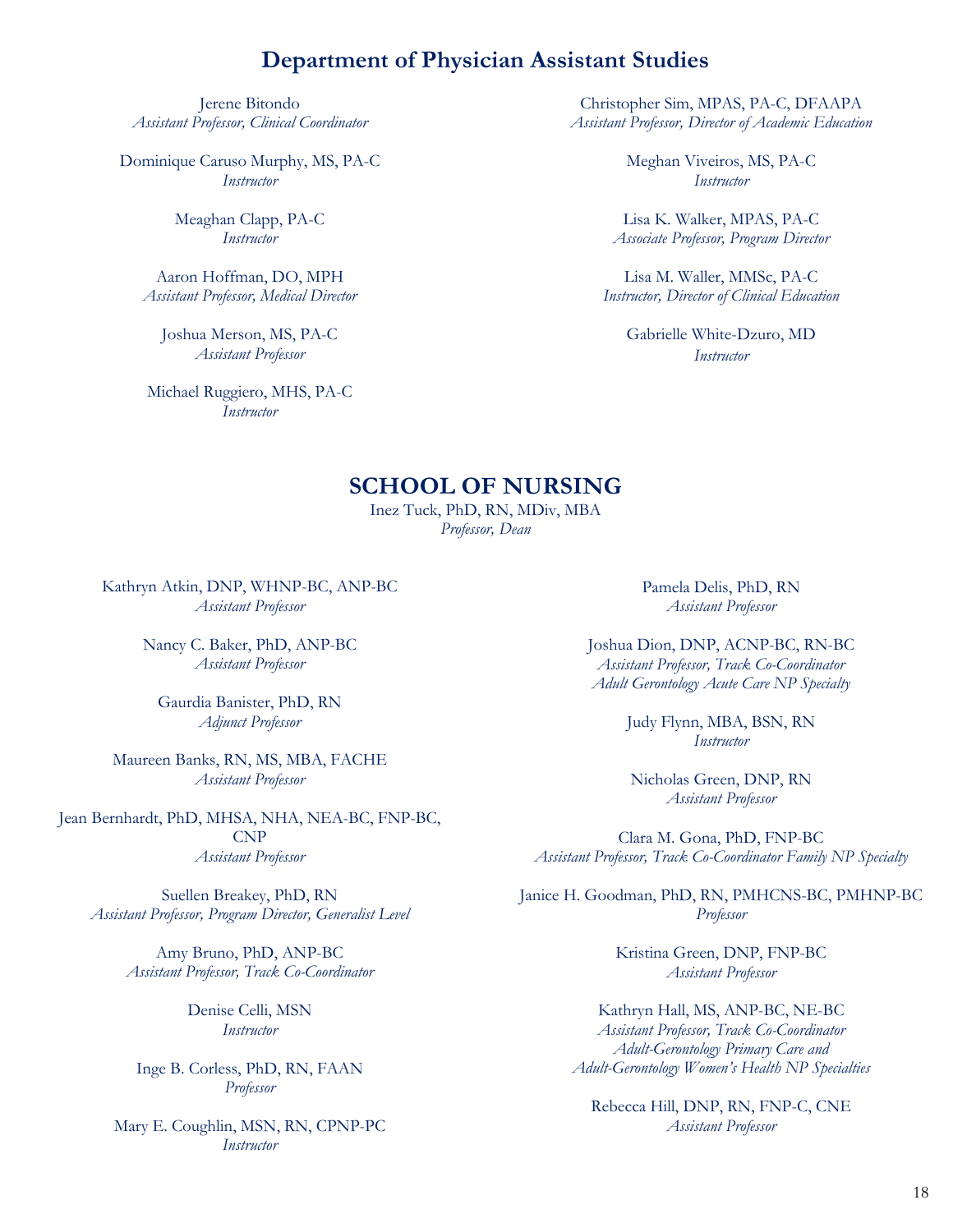Maureen Hillier, DNP, RN, CCRN, CLNC, CHSE *Assistant Professor*

> Alex Hoyt, PhD, RN *Assistant Professor*

Sally Iles, MBA, RN *Assistant Professor*

Jeanette Ives Erickson, DNP, RN, FAAN *Professor*

Susan Jussaume, MS, APRN-BC, FNP-BC, AHN-BC *Instructor*

> Debra Kelly, MS, RN *Assistant Professor*

Elissa C. Ladd, PhD, FNP-BC *Associate Professor*

Jason R. Lucey, MSN, RN, FNP-BC *Assistant Professor, Track Co-Coordinator Family NP Specialty*

Patricia Lussier-Duynstee, PhD, RN *Assistant Professor, Assistant Dean for Student and Clinical Facilitation*

> Tammi Magazzu, WHNP-BC, MSN *Instructor*

Antonia Makosky, DNP, MSN, MPH, APRN-BC *Assistant Professor, Track Co-Coordinator Adult-Gerontology Primary Care NP Specialty*

> Maureen J. Marre, MSN, RN, FNP-BC *Instructor*

Talli C. McCormick, MSN, GNP, APRN-BC *Assistant Professor*

Abraham Ndiwane, EdD, MSc, RN, CHES *Associate Professor*

Leslie Neal-Boylan, PhD, RN, CRRN, APRN, FAAN *Professor, Associate Dean for Academic Affairs and Program Innovation*

Patrice Nicholas, DNSc, DHL (Hon.), MPH, RN, ANP-C, FAAN *Professor, Director of the Center for Climate Change, Climate Justice and Health*

Rebecca Nuernberger, PhD-c, FNP-BC *Instructor*

Rita Olans, DNP, CPNP, APRN-BC *Assistant Professor*

Oluwatonisin Olayinka, PhD, RN, MPH *Assistant Professor*

> Andrew B. Phillips, PhD, RN *Assistant Professor*

Mechelle Plasse, PhD, APRN, PMHCNS-BC, PMHNP-BC *Assistant Professor*

> Eleonor Pusey-Reid, DNP, MEd, RN, CCRN *Assistant Professor*

> > Lisa Quinn, PhD, RN, OCN *Assistant Professor*

Patricia A. Reidy, DNP, FNP-BC *Associate Professor, Director of the Advanced Practice Graduate and CAS Programs, Track Coordinator Family NP Specialty*

Raquel Reynolds, PhD, RN, MSN, PHCNS-BC *Assistant Professor*

> Kaveri Roy, DNP, RN, CHPN *Assistant Professor*

Kristine Ruggiero, PhD, MSN, RN, PNP-BC *Assistant Professor*

> Kathryn Sabo, MS, RN-BC *Instructor*

Mary Samost, DNP, RN, CENP *Assistant Professor*

Katherine E. Simmonds, MPH, MS, RN, WHNP-BC *Assistant Professor, Track Coordinator of the Women's Health NP Specialty and Co-Coordinator of Adult-Gerontology Women's Health NP Specialty*

Margie Sipe, DNP, RN, NEA-BC *Assistant Professor, Director, Doctor of Nursing Practice Programs*

> Sara L. Smoller, MS, APRN-BC, CCD *Instructor*

Susan Stevens, DNP, MS, MEd, PMHNP-BC *Instructor, Track Coordinator Psychiatric/Mental Health Lifespan NP Specialty*

Shelia Swales, MS, RN, PMHNP-BC *Instructor*

> Nancy M. Terres, PhD, RN *Associate Professor*

Mary Thompson, PhD, RN, CPNP-PC *Assistant Professor*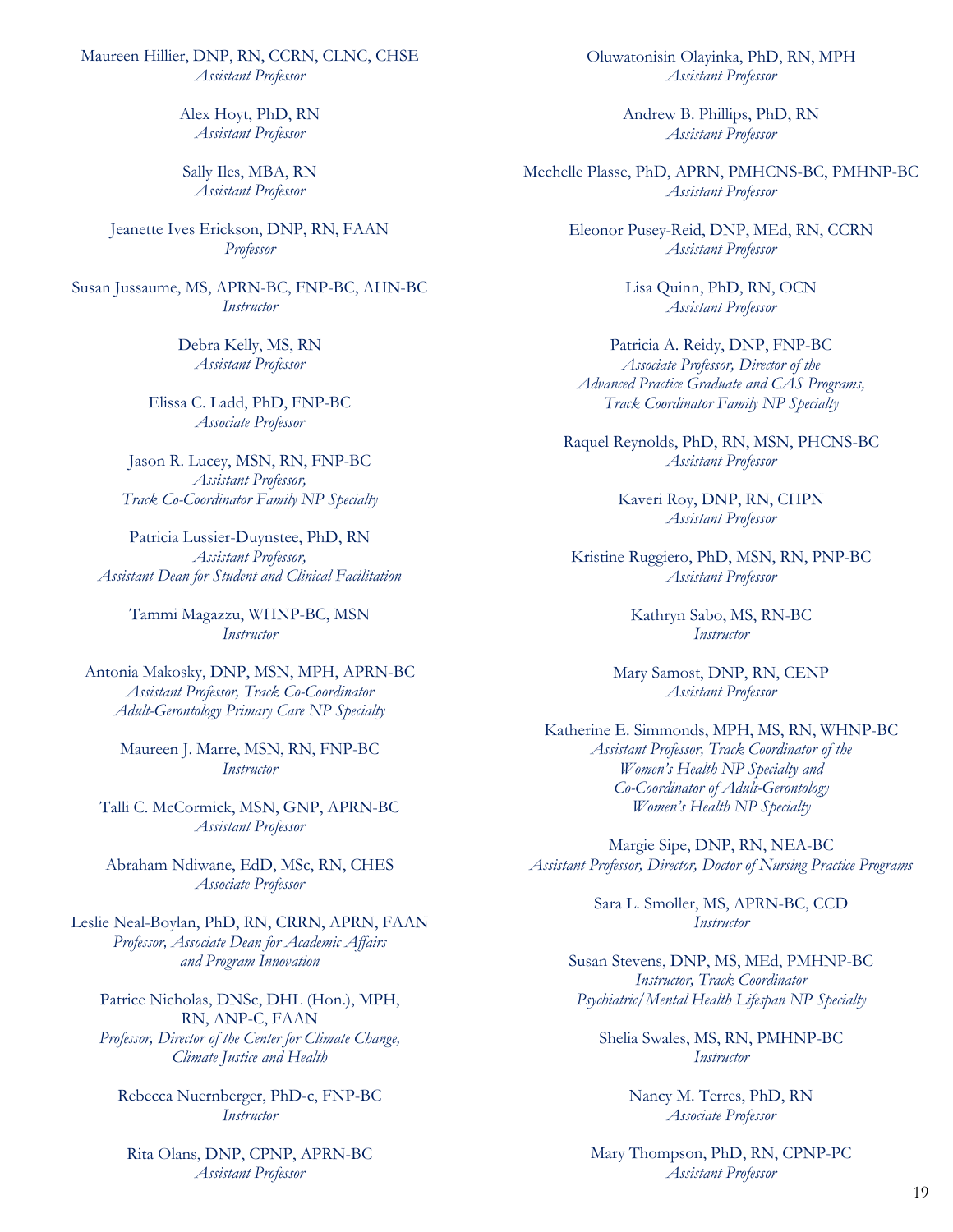Bradley White, MSN, RN *Instructor*

Lisa J. Wood, PhD, RN, FAAN *Amelia Peabody Professor in Nursing Research*

John Wong, PhD *Assistant Professor*

Trish Zeytoonjian, MSN, RN *Instructor, Clinical Faculty Coordinator, Interprofessional Clinical Experience*

### **EMERITI PRESIDENTS, DEANS, FACULTY**

### **PRESIDENTS EMERITA**

Ann W. Caldwell, BA Janice P. Bellack, PhD, RN, FAAN, ANEF

### **DEANS EMERITA**

Margery Chisholm, RN, EdD, ABPP Leslie G. Portney, PhD, DPT, FAPTA

#### **FACULTY EMERITA**

Linda Andrist, PhD, RNC, WHP-BC Julie Atwood, MEd, CCC-SLP Marianne Beninato, PhD, DPT, PT Janet Callahan, PT, DPT, MS, NCS Mary Carey, PhD, RD Bette Ann Harris, PT, DPT Pamela E. Hook, PhD Marjorie K. Ionta, PT Pamela K. Levangie, PT, DPT, DSc, FAPTA Gregory L. Lof, PhD, CCC-SLP, FASHA Arlene Lowenstein, PhD, RN Diane Feeney Mahoney, PhD, ANP-BC, FGSA, FAAN Theresa Hoskins Michel, DSc, DPT, CCS Yvonne L. Munn, MS, RN Sylvia Drake Paige, DNSc, RN Alexandra Paul-Simon, PhD, RN Mertie Potter, DNP, APRN, PMHNP-BC, PMHCNS-BC Ruth B. Purtilo, PhD, PT, FAPTA Phyllis R. Silverman, PhD Jean E. Steel, PhD, RN, FAAN Linda Steiner, DPT, MS, OCS Mary P. Watkins, DPT, MS Nancy T. Watts, PhD, RN Barbara K. Willson, PhD, RN Cynthia Coffin Zadai, DPT, CCS, FAPTA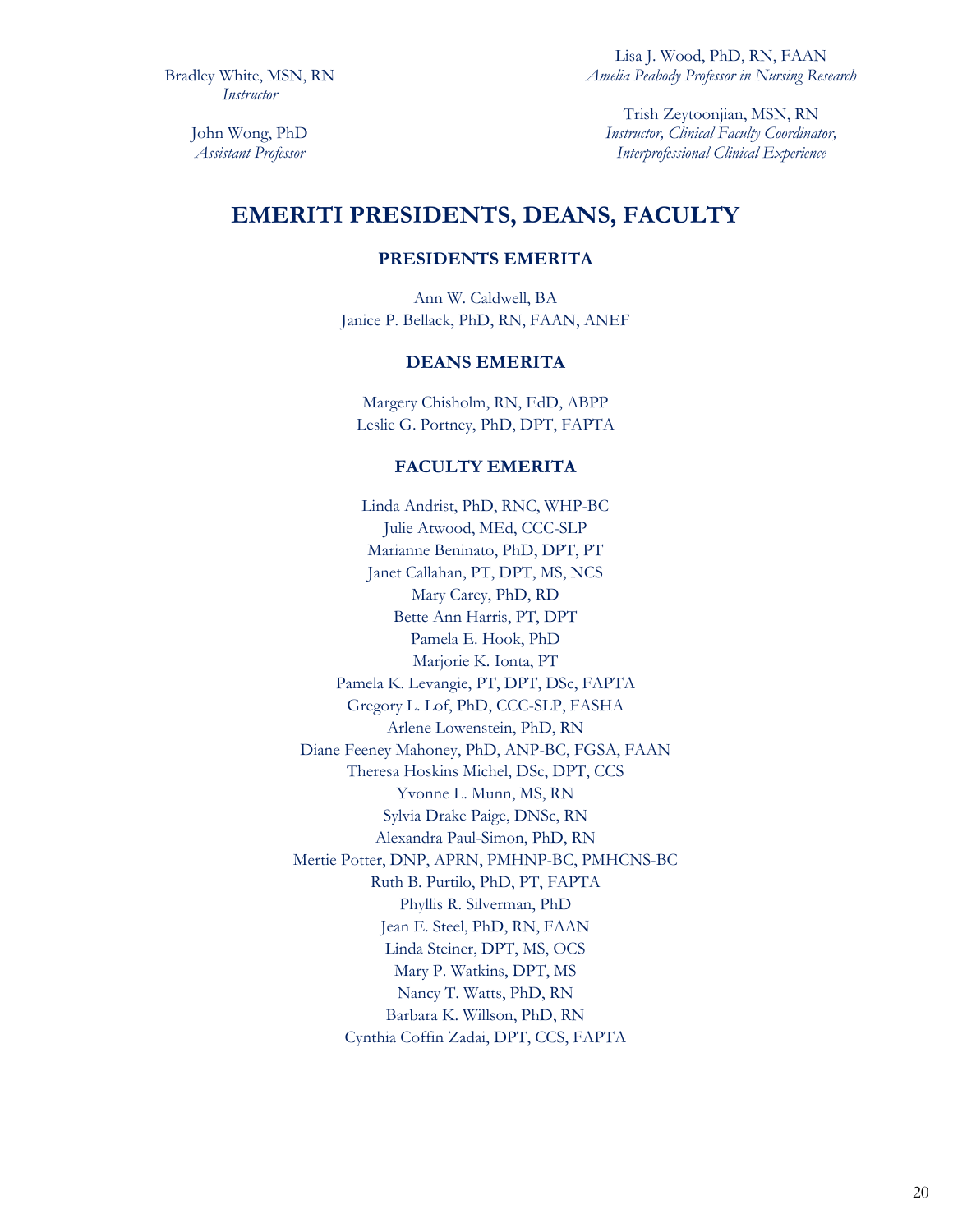## **HISTORY**

MGH Institute of Health Professions was founded in 1977 to address the need for master clinicians, leaders in the health care professions molded by the integration of theory and clinical practice in an interprofessional environment.

In 1873, the Massachusetts General Hospital (MGH) had established one of the first schools of nursing—the Boston Training School for Nurses—based on the principles of Florence Nightingale. Over the years, it became the Massachusetts General Hospital Training School for Nurses and then the Massachusetts General Hospital School of Nursing. By the time this diploma school closed in 1981, it was the oldest continuously operating school of nursing in the United States and the predecessor to the MGH Institute's School of Nursing.

Since many health care professions evolved from hospital-based needs, the MGH Institute's educational programs initially developed through on-site clinical training. The shift from hospital-based to college- and university-based education for health sciences raised several issues, including lack of integration between clinical and didactic aspects of health care curricula.

In 1964, Ruth Sleeper, director of the MGH nursing school from 1946 to 1966, promoted the idea of a free-standing, degree-granting institution affiliated with the hospital. In the late 1960s, hospital General Director Dr. John Hilton Knowles expanded the idea to include all non-physician education programs for health care professionals and proposed establishing an "MGH University" that would offer hospital-based, advanced-level training programs.

In the early 1970s, Dr. Charles A. Sanders, Dr. Knowles' successor, along with Dr. Henry Mankin, chair of the MGH Committee on Teaching and Education, and John E. Lawrence, chair of the MGH Board of Trustees, pursued the idea of creating an affiliated graduate degree school.

In 1975, a petition to grant degrees was submitted to the Massachusetts Board of Higher Education. Despite opposition from local colleges and universities to establishing a free-standing school governed by the hospital, MGH was awarded degree-granting authority by the Commonwealth of Massachusetts in 1977. The school named its first leader and hired program directors in dietetics, nursing, physical therapy, and social work. MGH Institute of Health Professions officially opened in 1980, admitting its first master's students in physical therapy and social work.

### **The Early Years**

The Institute initially held classes in Ruth Sleeper Hall in the basement of MGH. In 1981, the first students enrolled in the dietetics program and the IHP held its first graduation, awarding four certificates in social work. In 1982, the first Master of Science in Nursing students were admitted. In 1983, the first degree, a Master of Science in Physical Therapy, was awarded, and the first director was hired for the Master of Science in Speech-Language Pathology program.

In 1985, the MGH Institute was incorporated with an independent Board of Trustees and received initial accreditation from the Commission on Institutions of Higher Education of the New England Association of Schools and Colleges.

The IHP continued to grow and change during the 1980s and 1990s. A faculty award for excellence in teaching was established and later named in honor of Nancy T. Watts, a nationally prominent physical therapist and educator who was instrumental in the Institute's founding. The nursing program achieved specialized accreditation, the social work program closed, and the speechlanguage pathology program was renamed the Communication Sciences and Disorders program. The Institute also moved from MGH into 101 Merrimac Street—the first time faculty, staff, and students were together under one roof.

In 1994, Partners HealthCare was formed by Massachusetts General Hospital and Brigham and Women's Hospital, and the IHP became the new health provider's only degree-granting affiliate. The following year, enrollment exceeded 500 students, the entry-level Master of Science in Physical Therapy program began, the dietetics program closed, and the nursing program revised its curriculum to prepare nurse practitioners. In 1996, the speech-language pathology program was awarded teacher certification by the Massachusetts Department of Education.

In 1997, Ann W. Caldwell became the Institute's fourth president, and the first students were admitted into the Master of Science in Clinical Investigation program.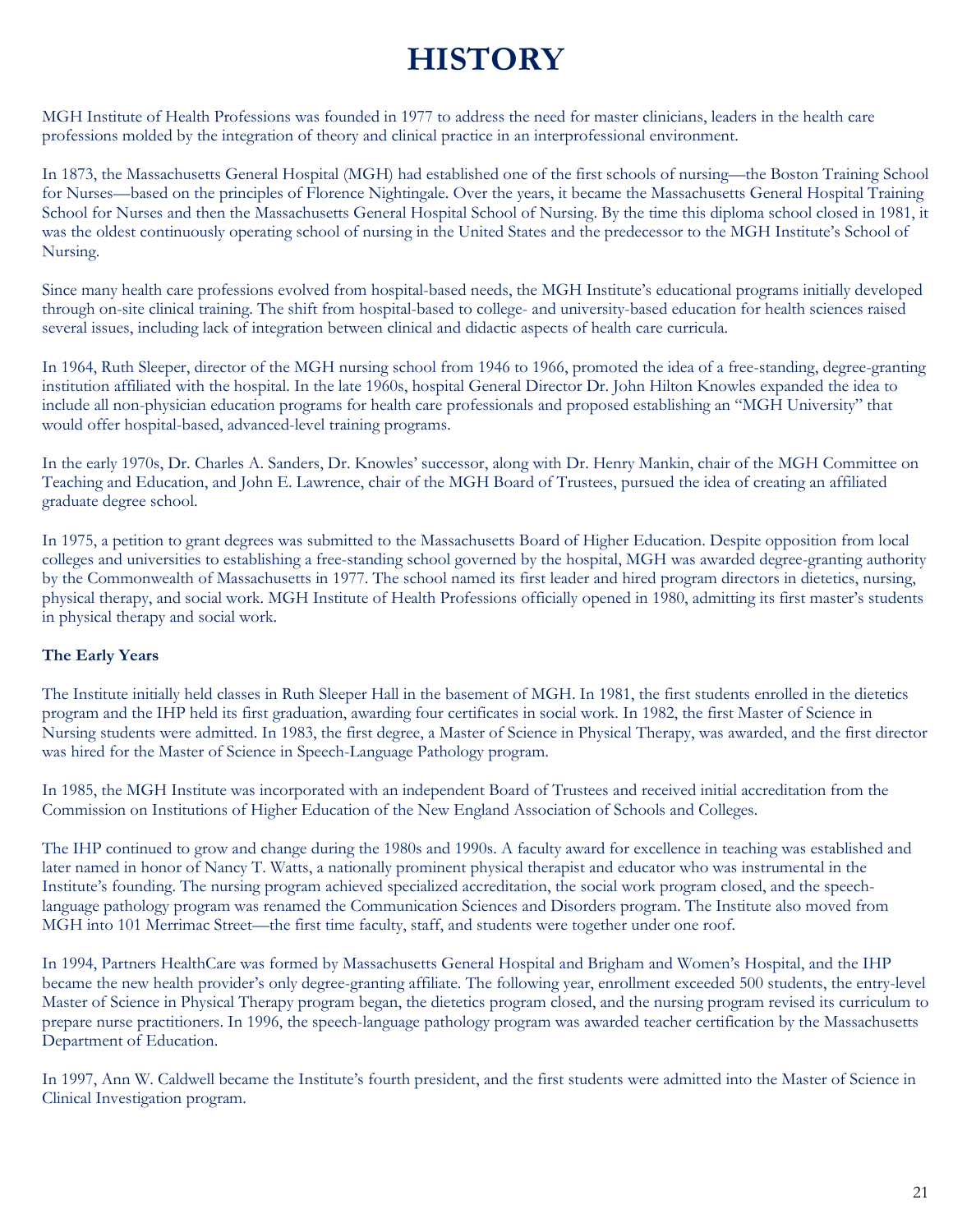### **A Permanent Campus in the 21st Century**

The Institute in 2000 found a permanent home to greet the 21st century when it purchased a former joiners building in the Charlestown Navy Yard. Named the Catherine Filene Shouse Building after the generous support from the Shouse Foundation, Building 36 was renovated into a state-of-the-art educational facility that opened in December 2001.

In 2001, the entry-level Master of Science in Physical Therapy was converted into the Doctor of Physical Therapy degree. Three years later, the first students enrolled in the Post-Baccalaureate Certificate in Medical Imaging.

In 2005, the first Distinguished Alumni Award was presented at the 25th Commencement, and alumnae from the MGH Nurses' Alumnae Association began a yearly tradition of carrying the flag of the former Massachusetts General Hospital nursing school to symbolize the historical link between it and the MGH Institute's School of Nursing.

In 2007, Janis P. Bellack, PhD, RN, FAAN, ANEF, was named the Institute's fifth president. The school also launched the accelerated Bachelor of Science in Nursing and Doctor of Nursing Practice programs.

The IHP expanded from one to three buildings in its Navy Yard campus in 2008 to accommodate a rapidly growing student population. Alex F. Johnson, PhD, CCC-SLP, became the school's first provost and vice president for academic affairs.

In 2009, the graduate programs in nursing were reorganized into a new School of Nursing to better reflect the size and scope of their academic offerings. The communication sciences and disorders, physical therapy, and medical imaging programs became part of a new School of Health and Rehabilitation Sciences, and the clinical investigation program closed.

The Center for Interprofessional Studies and Innovation was created in 2011 to foster entrepreneurial activity, innovation, and collaboration between faculty and students in the Institute's academic disciplines. Enrollment exceeded 1,100 students, and the number of alumni passed the 4,000 mark.

In 2012, the Institute expanded into a fourth building, 2 Constitution Wharf (2CW), located adjacent to the *U.S.S. Constitution*, better known as Old Ironsides. The School of Nursing added a second admission cycle to the BSN program to meet rising demand, a PhD in Rehabilitation Sciences and a Master of Science in Health Professions Education program began, and the medical imaging program closed.

New England's first entry-level Doctor of Occupational Therapy program began in 2014, and the IHP expanded into a sixth building, creating the Center for Health & Rehabilitation Research to accommodate its expanding roster of full-time faculty researchers.

In 2015, the Institute expanded into its seventh building to create the Janice P. Bellack Library and Study Commons, bringing the campus footprint to nearly 140,000 square feet—almost triple the amount of space in 2007. The Master of Physician Assistant Studies program began, and enrollment surpassed 1,500 students.

In 2016, the PhD in Rehabilitation Sciences program graduated its first two students, and the first honorary degrees were awarded.

During the school's 40th anniversary year in 2017, Paula Milone-Nuzzo, PhD, RN, FHHC, FAAN, became the MGH Institute's sixth president. The Doctor of Occupational Therapy and Master of Physician Assistant Studies programs graduated their first cohort of students, helping to push the number of alumni to over 7,000. The IHP also launched the Charles A. and Ann Sanders IMPACT Practice Center on the first floor of 2CW, a 15,000-square-foot interprofessional education facility that houses all the Institute's client-care centers, where students under faculty supervision annually provide more than \$1 million of free care to area residents.

In 2018, the IHP launched the Center for Climate Change, Climate Justice, and Health, the first nurse-led initiative to combat the effects of global warming.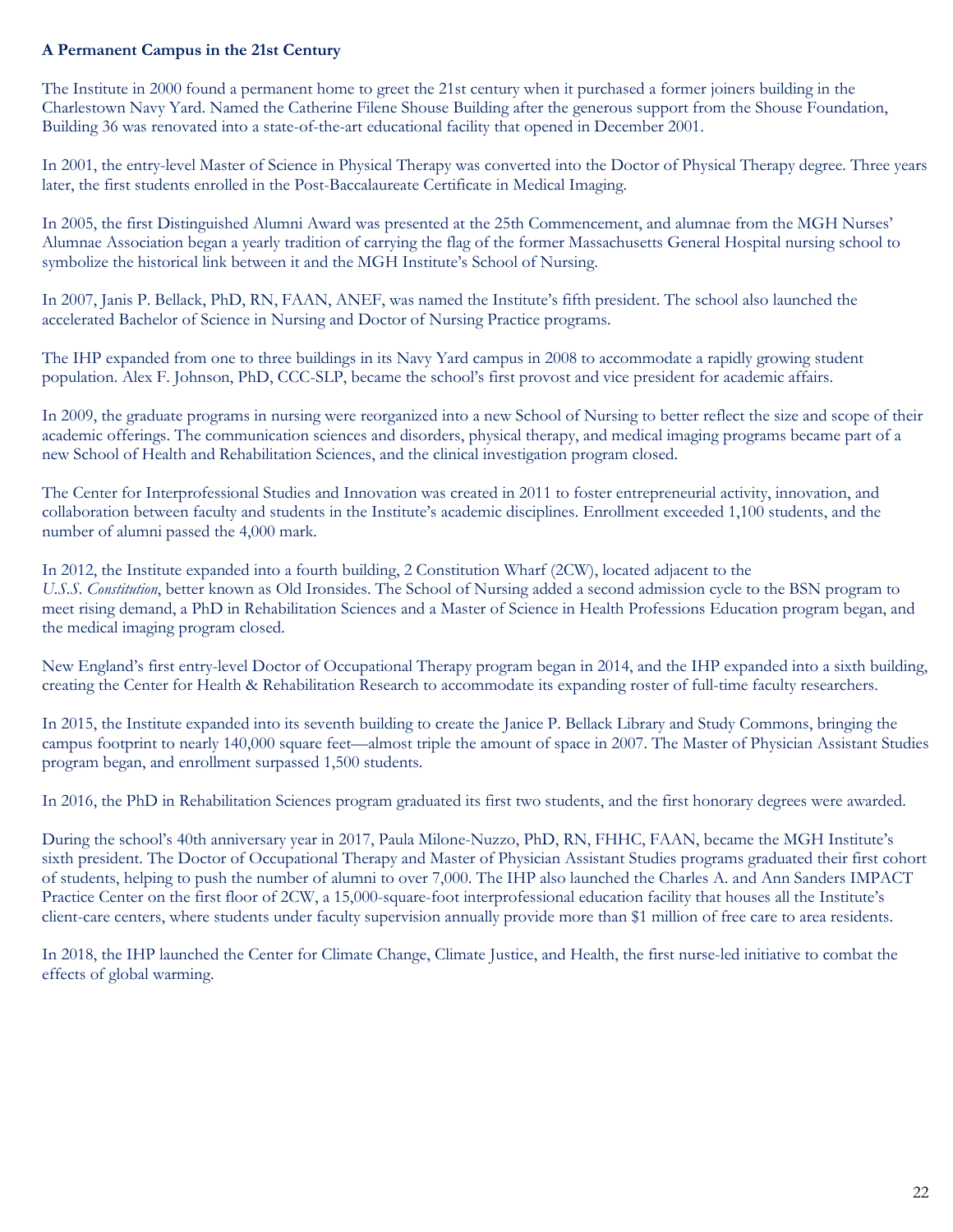## **ACADEMIC REGALIA**

Academic regalia is a unique academic custom that began in the Middle Ages when scholars at European universities wore hoods and gowns as their customary daily attire. The distinctive gowns, caps, and hoods were designed to represent various trades and professions and to reflect the different levels of education. Bachelor of Arts were apprentices; Master of Arts were teachers; and Doctors were teachers who had completed post-graduate studies. The regalia worn in academic ceremonies in modern-day America is derived primarily from the gowns worn at Oxford University.

The Master's gowns are set apart by pleated front panels and an oblong sleeve that falls below the knee. The sleeve is squared at the end into which a semi-circle is cut. The Doctor's gowns are more elaborate with velvet panels down the front and around the neck with three velvet stripes running across the bell-shaped sleeves. The variety of styles and colors seen in the procession reflects a university's own distinguishing custom for its doctoral robes. Other symbolic characteristics are sometimes worn on the gown, such as ribbons or cords, to symbolize honors such as Phi Beta Kappa.

All levels of degree candidates and recipients wear the square mortarboard caps. Doctors sometimes wear the soft, beret-style cap. The tassels worn on both mortarboards and berets are sometimes color-coded by the major field of learning but may be black for any degree. The gold-metallic-thread tassel is reserved for doctors and/or the governing officials of institutions. Candidates for graduation wear the tassel on the right side, changing it to the left side after the degree is conferred.

The most distinctive characteristics in academic regalia are found on the hood, an ornamental and symbolic article draped over the shoulders and back which connotes the level of degree, the field of study, and the degree- granting institution. The size of the hood and width of velvet trimming conveys level of degree.

The color of the velvet border identifies the field of study. Listed below are some of the colors represented in the academic procession today:

| Grey                            |
|---------------------------------|
| <b>Light Blue</b><br>Education: |
| Green                           |
| Apricot                         |
| Slate Blue                      |
| Philosophy (PhD): Dark Blue     |
| Yellow                          |
| Teal                            |
| Hunter Green                    |
| Public Health: Salmon Pink      |
| Golden Yellow                   |
| Citron                          |
|                                 |

The silk lining of the hood denotes the colors of the institution granting the highest degree earned by that individual.

Hoods for graduates of MGH Institute of Health Professions are lined in teal and silver.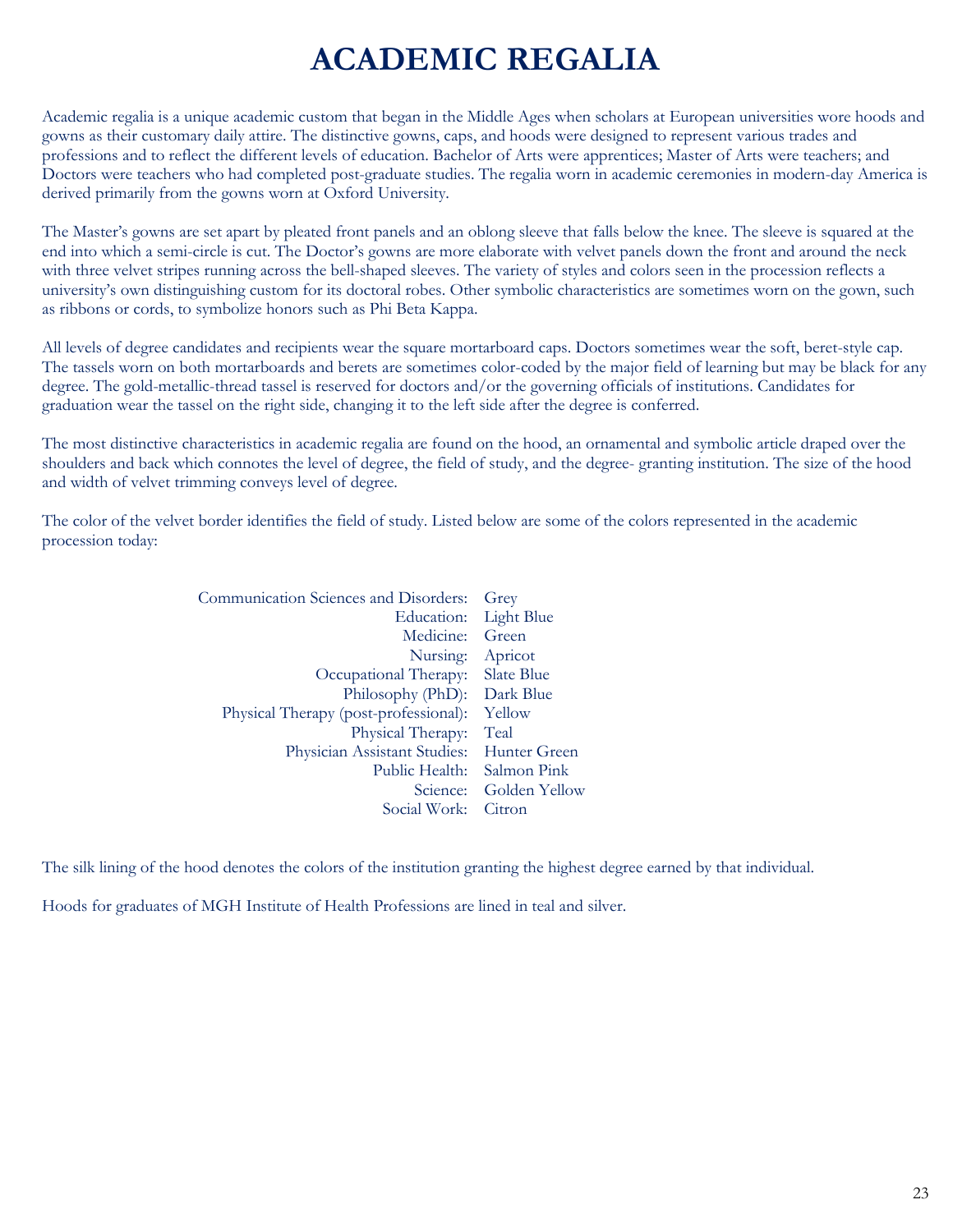## **LEADING TODAY'S PROCESSION**

### **MGH School of Nursing Alumni Association Flag Bearer**

Elisabeth Compagnone

#### **Class of 2019 Flag Bearer**

Samantha JoAnn Baker Candidate for the M.S. in Health Professions Education

### **FACULTY MARSHALS**

### **GRAND MARSHAL**

Lynn Foord

### **CENTER FOR INTERPROFESSIONAL STUDIES AND INNOVATION**

Roger A. Edwards

### **SCHOOL OF HEALTH AND REHABILITATION SCIENCES**

**Department of Communication Sciences and Disorders**

Sarah A. Friel Emilie Larrivee

#### **Department of Occupational Therapy**

Mary E. Evenson Kim Schoessow

#### **Department of Physical Therapy**

Caitlin J. Fitzgerald Laura Plummer

#### **Department of Physician Assistant Studies**

Joshua Merson Dominique C. Murphy

#### **SCHOOL OF NURSING**

Amy Bruno Patrice Nicholas Kaveri Roy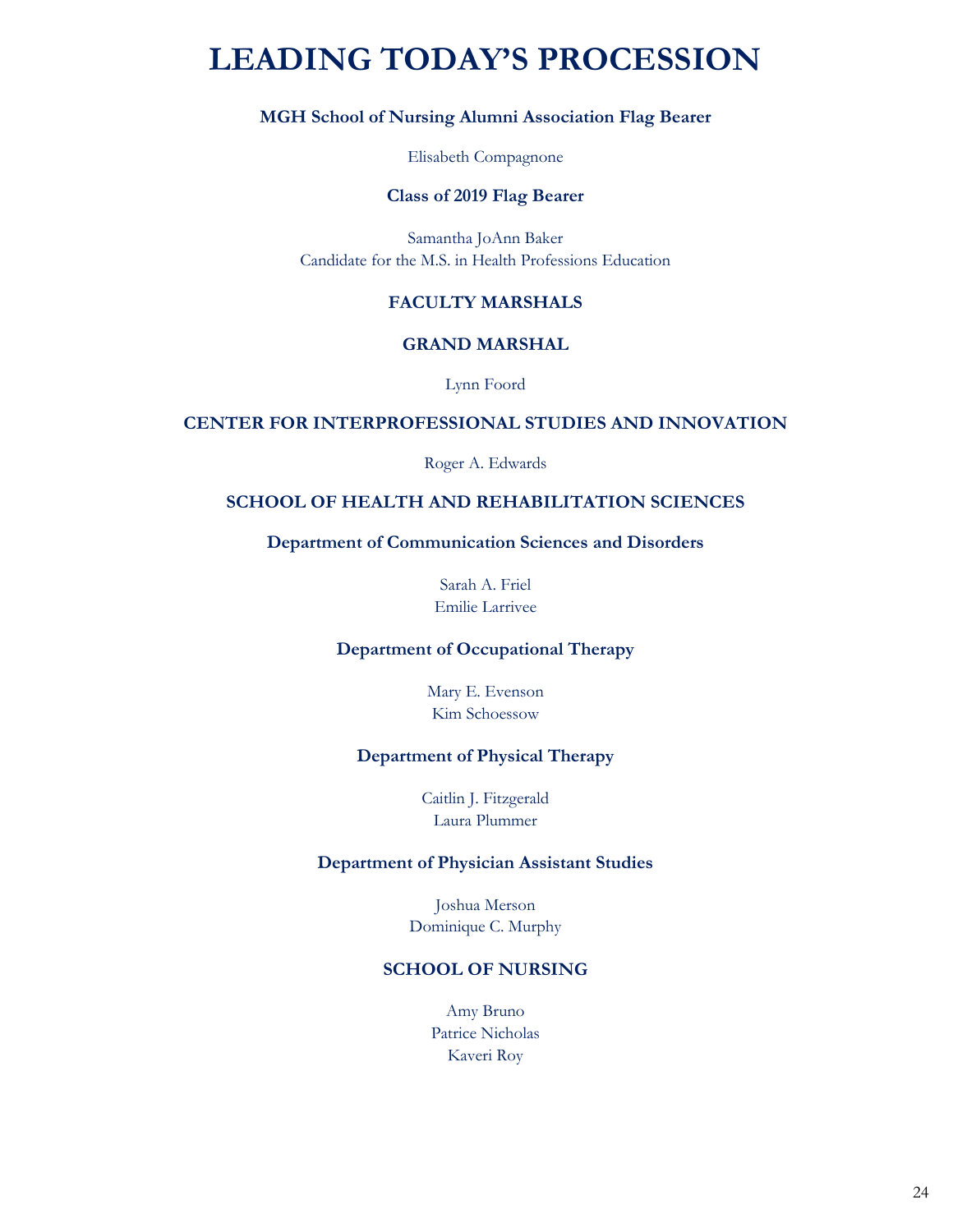## **FACULTY ASSISTING WITH TODAY'S HOODING**

### **PhD in Rehabilitation Sciences**

Paolo Bonato Ann-Christine Duhaime Julie Keysor Howard Shane

### **Master of Science in Health Professions Education**

Roger A. Edwards Lynn Foord

### **Master of Science in Speech-Language Pathology**

Marjorie L. Nicholas Lesley A. Maxwell

### **Doctor of Occupational Therapy**

Lisa Tabor Connor Mary W. Hildebrand

### **Doctor of Physical Therapy**

Donna Applebaum Sara Knox

### **Master of Physician Assistant Studies**

Lisa M. Waller Meaghan Clapp

#### **Doctor of Nursing Practice**

Margie Sipe Elaine Tagliareni

### **Master of Science in Nursing**

Nancy C. Baker Nancy M. Terres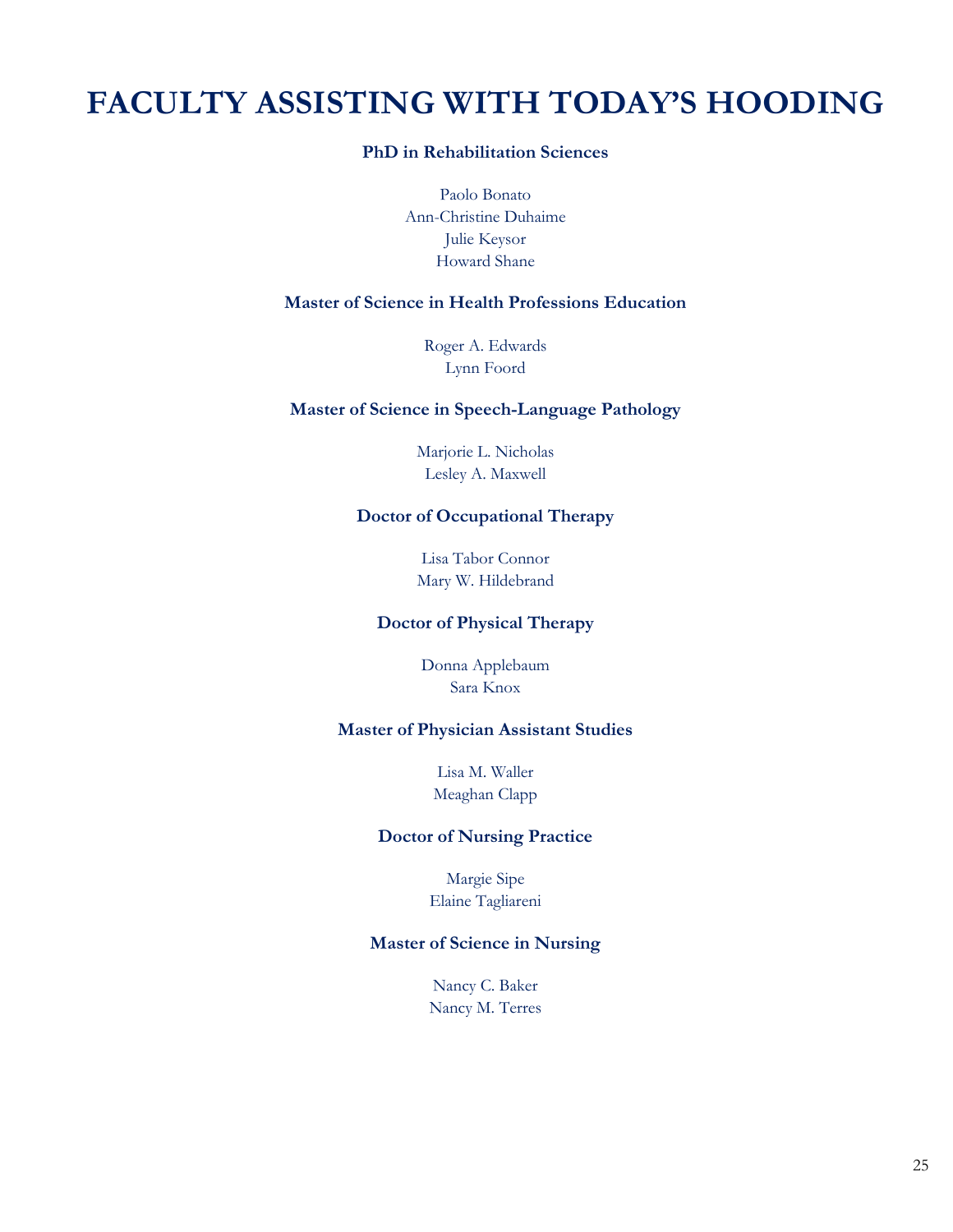## **ACKNOWLEDGMENTS**

### **Commencement Committee**

James V. Vitagliano, Chair D. Antoine Blalark Anna Cottrell Selena Craig Carla Victoria Donati Heather Anne Easter Lynn Foord Kerry Kearns Elizabeth M. Pipes Jorge O. Sanchez De Lozada Laura Stengle Denis G. Stratford Jessica Upton Kathleen Zuluaga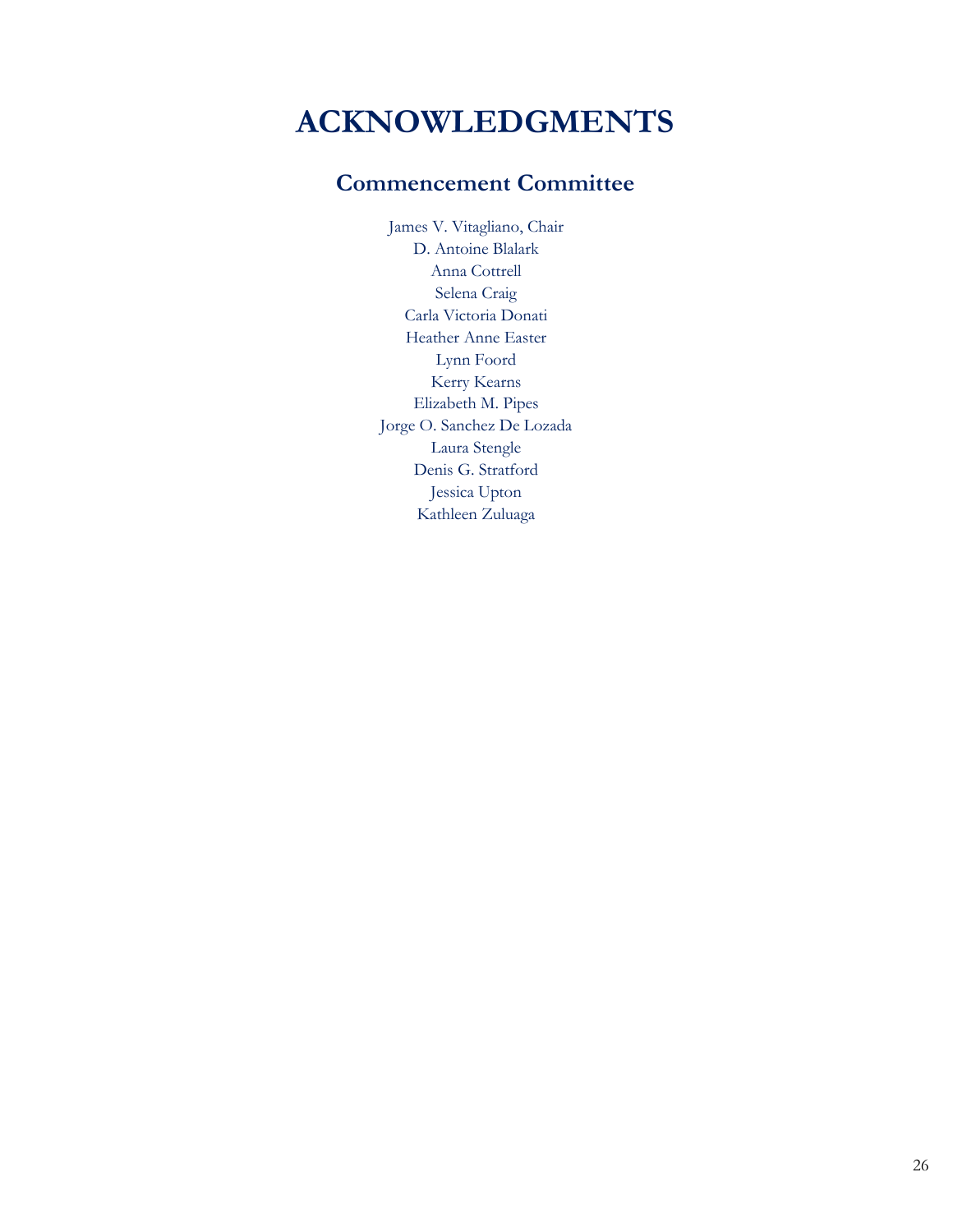

Dear Graduates:

**Congratulations!** On behalf of the MGH Institute of Health Professions and our global network of alumni now more than 8,000 strong, we are pleased to recognize your accomplishment, hard work, and commitment to health care excellence. With the help of your faculty and staff, along with your fellow students and your families and friends, you have many reasons to be proud as you reach this significant milestone in your life and career.

As we celebrate your success, we also have the honor of welcoming you to the esteemed ranks of the MGH Institute alumni. Your transition today from student to alumna/alumnus means that you and the Institute are forever linked. Your success is tied to the ongoing success of the IHP.

You will receive a 5x7 photograph from today's event courtesy of OSAS – the Office of Student and Alumni Services. This is our way of beginning a new relationship with you, one that can serve as your link to the Institute for years to come.

For all alumni, OSAS provides a variety of individual and community-based opportunities: **personalized career development, résumé services; a growing online network** (LinkedIn, Facebook, and other social media); access to the **Janis P. Bellack Library** and the **Student and Alumni Center;** invitations to **continuing professional development** opportunities, **special events;** and much more.

We encourage you to keep in touch with us as well as with your classmates and faculty. Our website and the Class Notes section of the MGH Institute magazine are great ways to stay connected and celebrate the professional and personal accomplishments you are now on your way toward achieving.

The innovative contributions of alumni like you will shape the future of interprofessional, patientcentered health care for generations. With gratitude for your service and dedication, we look forward to hearing about the many exciting paths your career will take.

Most sincerely,

Jack Samly

Jack Gormley, Ed.D. Katherine E. Mulcahy Dean of Student and Alumni services Director of Alumni Relations

Katherine E. Mulcahy

\_\_\_\_\_\_\_\_\_\_\_\_\_\_\_\_\_\_\_\_\_\_\_\_\_\_\_\_\_\_\_\_\_\_\_\_\_\_\_\_\_\_\_\_\_\_\_\_\_\_\_\_\_\_\_\_\_\_\_\_\_\_\_\_\_\_ OFFICE OF STUDENT AND ALUMNI SERVICES CHARLESTOWN NAVY YARD • 36 1ST AVENUE, BUILDING 39, BOSTON MA 02129-4557 (617) 724-2742 • [ALUMNI@MGHIHP.EDU](mailto:ALUMNI@MGHIHP.EDU)